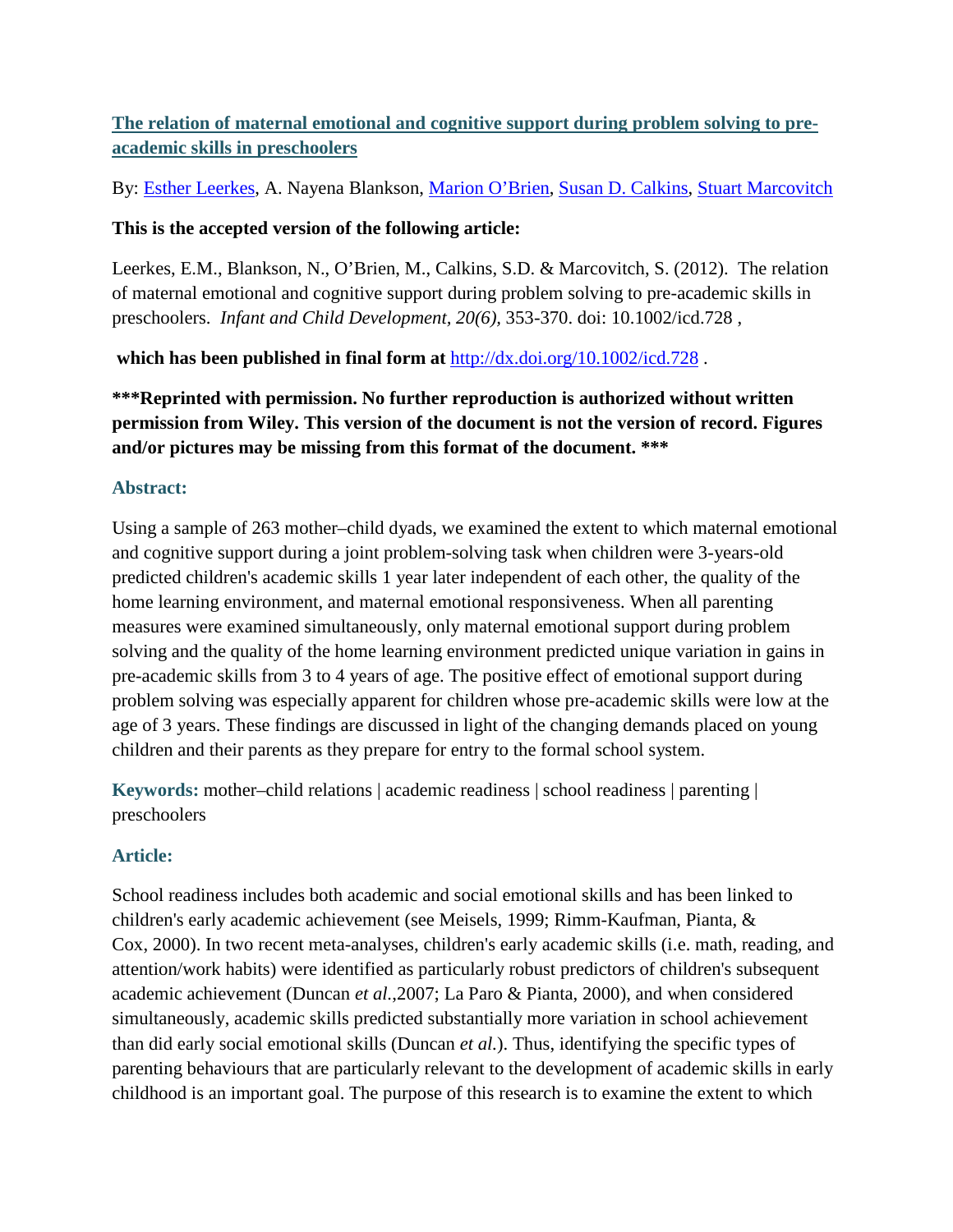mothers' emotional and cognitive support during a problem-solving task with 3-year-old children predict change in pre-academic skills over 1 year independent of each other and other dimensions of parenting. We also examined the possibility that maternal behaviour is more predictive of pre-academic skills when children are at risk because of low initial academic skills.

Examining these questions is timely given several recent shifts in early education. Since the inception of the No Child Left Behind Act in 2001, there has been an increased emphasis on accountability and standards-based instruction and testing (Stipek, 2006). Although such testing is not required until grade 3, scholars have described the 'accountability shovedown' in which the emphasis on standards and didactic instruction has descended into the kindergarten classroom (Hatch, 2002; Stipek, 2006). One implication of this shift is increased academic expectations for children at school entry, such as the belief that children should know their letters and numbers on the first day of kindergarten (Bush, 2002). Parents' beliefs about teaching and learning in early childhood are likely affected by the increased attention to children's early academic skills. Given evidence that beliefs about learning are linked with how parents interact with their children (Fisher, Hirsh-Pasek, Golinkoff, & Gryfe, 2008; Stipek, Milburn, Clements, & Daniels, 1992), parents may be making more intense, didactic efforts to bolster early academic skills if they believe this is what is expected of their children in school and may unintentionally overlook their children's emotional needs while doing so. To date, few investigators have measured and retained separate parenting dimensions within problem-solving tasks to determine which are independently predictive of early pre-academic skills, and even fewer have controlled for other aspects of parenting while doing so (see Hubbs-Tait, Culp, Culp, & Miller, 2002 for an exception). Such knowledge has practical implications for parents of young children and the professionals who work with them. In this report, we focus on children's language skills, attentional skills/work habits, and knowledge of basic concepts because these pre-academic skills have been found to be most predictive of academic achievement (Duncan *et al.*, 2007) and are increasingly expected of young children at school entry.

# **LINKS BETWEEN PARENTING AND PRE-ACADEMIC SKILLS**

A variety of theoretical perspectives emphasize the role of parental behaviour in the development of early academic skills. From a Vygotskian perspective (Vygotsky, 1978), young children are initially dependent on their parents for assistance in problem-solving tasks and become increasingly independent and competent over time, with practice and appropriate support. This perspective emphasizes the importance of parental scaffolding, or the provision of both cognitive support (providing information about a task, generating concrete strategies, breaking a task into manageable steps) and emotional support (encouraging the child's autonomy, providing encouragement and praise, managing frustration) during tasks that are beyond the child's ability level (Neitzel & Stright, 2003; Rogoff, 1990). Parents' cognitive and emotional support should enhance a child's ability to learn and to subsequently solve problems independently, thereby enhancing their academic skills, and prior research supports this view. For example, the quality of mother–child interaction, defined to include both emotional and cognitive support during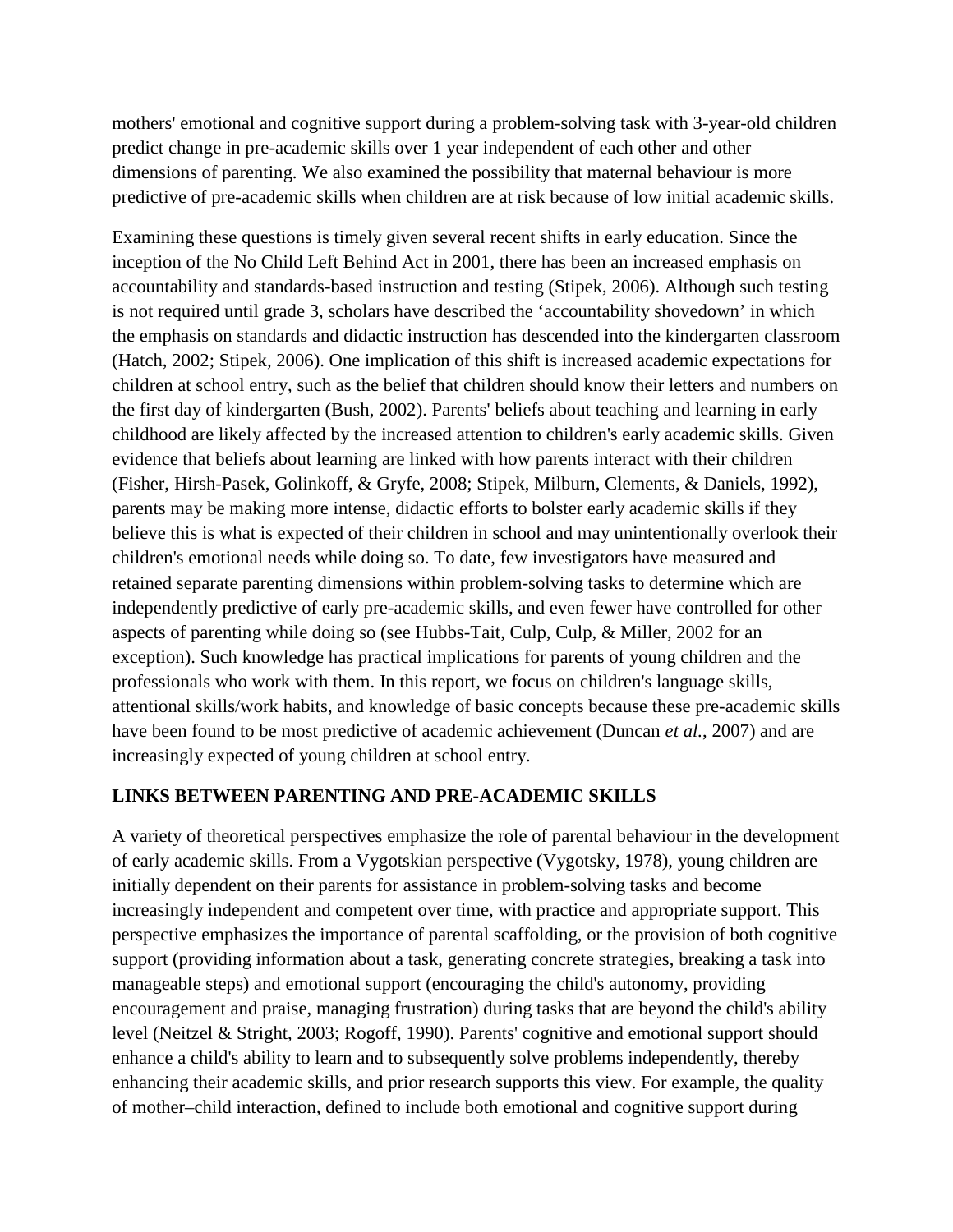problem solving tasks at kindergarten entry, was positively associated with teachers' reports of children's later behavioural and academic competence (Pianta & Harbers, 1996; Pianta, Smith, & Reeve, 1991), and a similar measure of scaffolding in first grade predicted concurrent cognitive functioning independent of prior cognitive skills (Mulvaney, McCartney, Bub, & Marshall, 2006). Likewise, mothers' and fathers' support for autonomy (an aspect of emotional support) assessed during problem solving tasks from 54 months to grade 3 were associated with greater gains in boys' reading and math achievement from first to third grade and with greater self-reliance (i.e. initiative, active engagement, and persistence) independent of earlier child achievement (NICHD Early Child Care Research Network, 2008).

These studies demonstrate that parenting behaviours during problem-solving tasks are linked with children's subsequent academic skills. However, these results do not clarify the relative importance of emotional versus cognitive support in problem-solving contexts, nor do they rule out the possibility that such effects are merely a function of more general features of positive parenting. In particular, it may be that parents who provide more cognitive support in problem solving contexts provide more cognitive stimulation in general and parents who provide more emotional support during problem-solving contexts are more emotionally responsive in general, and it is these more general features of parenting that in fact promote child competence.

Given compelling evidence that the amount and quality of stimulating materials in the home (e.g. books, toys that promote problem solving) and stimulating activities orchestrated by parents (e.g. reading time, trips to the library) are linked with children's subsequent academic skills and performance (e.g. Bradley, 2002; Forget-DuBois *et al.*, 2009), it is important to evaluate the extent to which parental support during problem solving predicts unique variation in school readiness beyond the level of cognitive stimulation provided by parents in the home.

Similarly, prior evidence supports positive links between parents' emotional responsiveness and school readiness. For example, maternal sensitivity early in life is linked with better language and math skills among 4 year old and kindergarteners (Lunkenheimer *et al.*,2008; Rimm-Kaufman, Pianta, Cox, & Bradley, 2003). Such effects can be explained by the attachment theory perspective that children whose parents respond to their bids for safety and protection in a consistently positive manner develop an internal working model of themselves as competent and the world around them as safe and responsive to their needs (Bowlby, 1973). This, in turn, contributes to a child's willingness to explore the environment which should enhance a child's learning-related skills, such as autonomy, initiative, and persistence, and may enhance early academic skills by virtue of this greater exploration. As elaborated below, the extent to which emotional support during problem solving exerts an effect on academic readiness beyond more general emotional responsiveness remains unclear.

# **UNIQUE EFFECTS OF SPECIFIC PARENTING DIMENSIONS ON EARLY ACADEMIC SKILLS**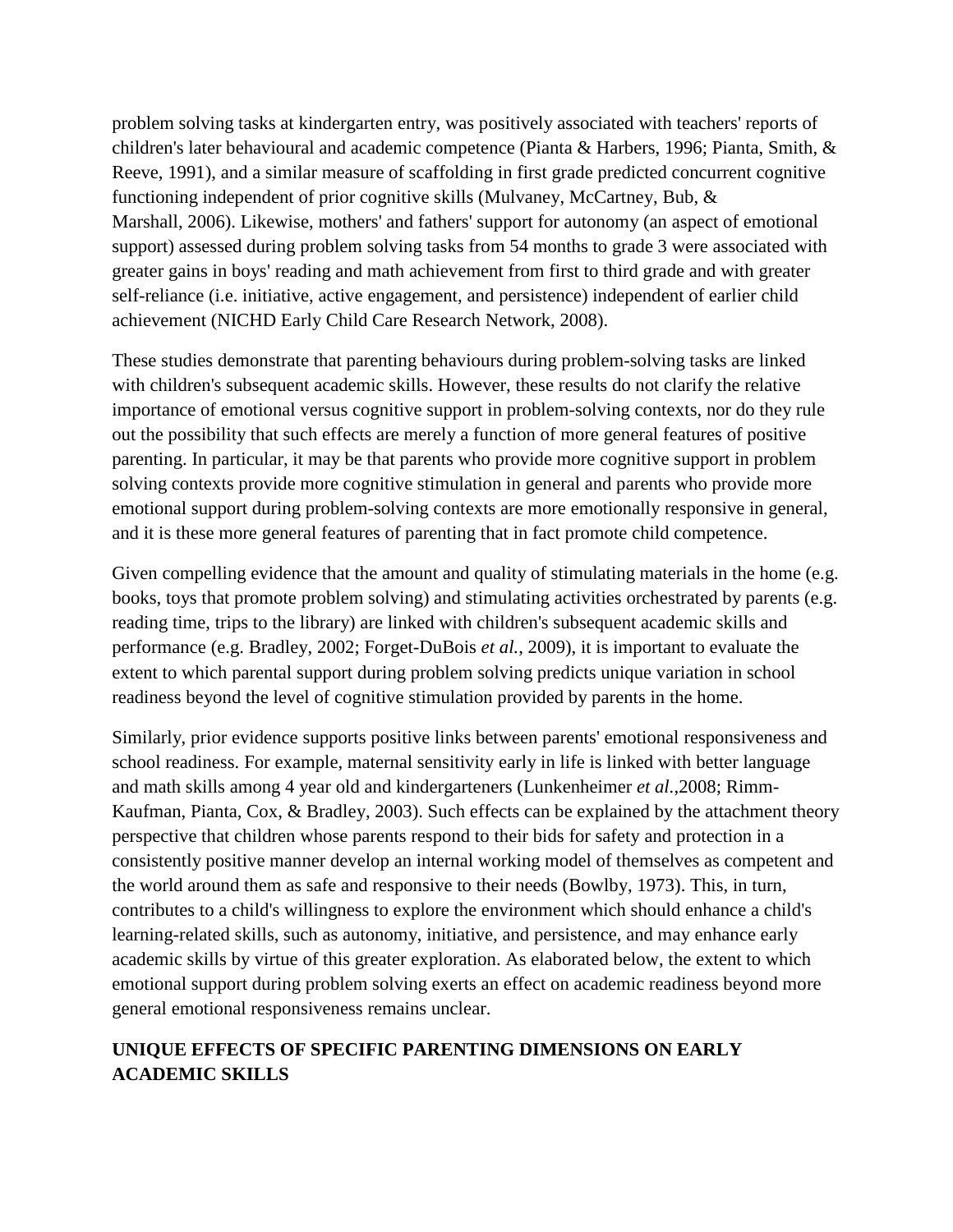No single study to date has simultaneously examined cognitive and emotional support in problem-solving tasks, the quality of the learning environment provided at home, and general emotional responsiveness to learn which are uniquely predictive of early academic skills. Several studies have examined two of these aspects simultaneously, shedding some light on the relative importance of each dimension of parenting in relation to early academic skill development. For example, two studies have simultaneously tested the impact of cognitive and emotional support during problem-solving tasks on relevant outcomes. Barocas *et al.* (1991) reported independent associations between maternal cognitive and emotional support and children's attention, which in turn predicted children's cognitive skills. Likewise, Neitzel and Stright (2003) reported that aspects of both emotional and cognitive support predicted task persistence and behavioural control, whereas only cognitive support predicted self-monitoring in a learning situation.

Results from two studies that examined the simultaneous impact of more general measures of emotional responsiveness and cognitive stimulation were mixed. In one study, cognitive stimulation in the home and parental responsiveness were independently positively associated with vocabulary, math, and reading over and above demographic variables (Bradley, Corwyn, Burchinal, McAdoo, & Garica Coll,2001), but in the other study, emotional support was a unique predictor of children's reading while the home learning environment was not (Merlo, Bowman, & Barnett, 2007). Finally, two studies were located that examined a more general aspect of parenting and at least one type of support during a problem-solving task. In the first study, emotional responsiveness during a non-problem solving task and cognitive support during a teaching task (provision of information) predicted school readiness independent of each other and the child's earlier abilities (Hess, Holloway, Dickson, & Price, 1984). In the other study, emotional and cognitive support during a problem-solving task and general emotional responsiveness (comfort) each predicted unique variation in children's perceptual skills independent of the child's prior verbal skills, whereas none of these parenting dimensions were independent predictors of children's gains in verbal skills (Hubbs-Tait *et al.*, 2002).

Thus, there are mixed findings as to whether maternal emotional support and cognitive support during challenging tasks, the provision of a cognitively stimulating home learning environment, and general maternal emotional responsiveness predict gains in academic skills independent of one another. The discrepant findings may reflect the fact that the studies differed in a number of ways including the risk characteristics of the sample (Barocas *et al.*, 1991; Merlo *et al.*, 2007 used high risk samples), different types of child outcome variables (e.g. school readiness, reading skills, observed behaviour in a learning situation), and different approaches to the measurement of parenting (e.g. observed, self-reported, a blend of both). In the current study, we predict that each of these dimensions of parenting will correlate positively with pre-academic skills and that the effects of support during the problem-solving context will be independent of the more general measures of parenting because it is in this context that parents provide children with specific strategies and feedback about how to approach a problem, assess and alter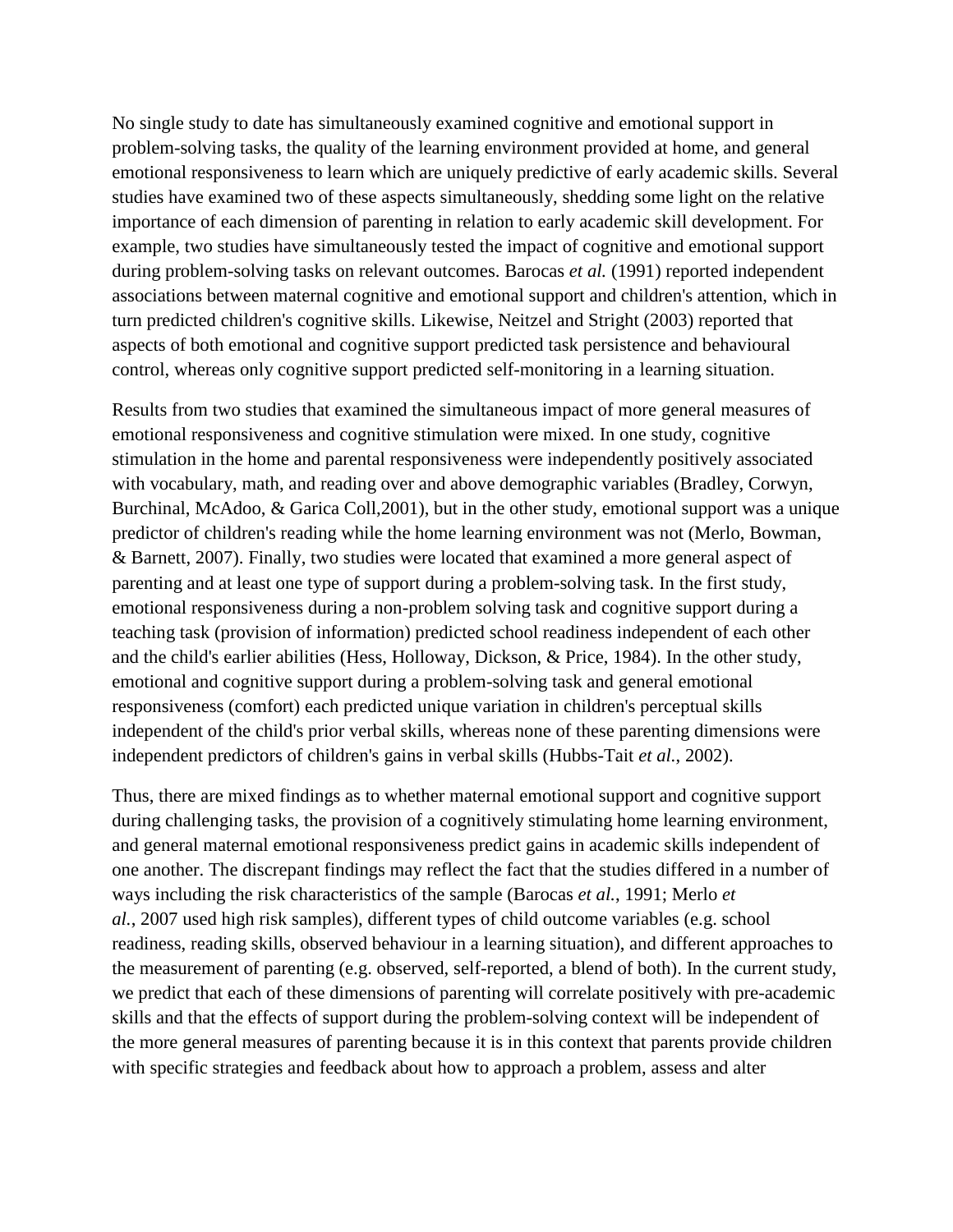strategies, and maintain interest, attention, and composure, all of which should be uniquely related to the acquisition of early academic skills.

# **PARENTING CHILDREN AT RISK FOR ACADEMIC DIFFICULTIES**

Finally, the extent to which maternal emotional support and cognitive support during challenging tasks predict subsequent pre-academic skills for different subgroups of children remains unclear. Given that early intervention efforts tend to focus on children considered at risk for school difficulties, it is particularly important to understand the types of parenting that yield the greatest increase in academic skills for these children. Such information may guide the design and implementation of parenting components of early intervention efforts. Thus, we examine the possibility that children's initial academic skills moderate the relations between maternal emotional and cognitive support during problem solving and subsequent academic skills. Specifically, children whose initial academic skills are low may be more dependent on parental assistance during problem solving for the development of pre-academic skills because these tasks are more difficult and frustrating for them than for children who are more skilled. Consistent with this view, maternal stimulation and responsiveness were more important to early reading skills for children with lower initial cognitive abilities (Taylor, Anthony, Aghara, Smith, & Landry, 2008), maternal control had a greater negative impact on the development of attentional control among children who were more negative (Gaertner, Sprinrad, & Eisenberg, 2008), and maternal cognitive stimulation had a greater positive effect on non-verbal skills among pre-term children (Smith, Landry, & Swank, 2000). Likewise, among older children, emotionally supportive maternal behaviour during challenging tasks has been linked with children's better performance, higher engagement, and more interest in and liking for school, particularly among children with lower initial competence (Ng, Kenney-Benson, & Pomerantz, 2004; Pomerantz, Ng, & Wang,2006).

# **THE PRESENT STUDY**

In the current study, we examined the impact of maternal provision of emotional support and cognitive support during a problem-solving task, the quality of the home learning environment, and general emotional responsiveness at age 3 on children's pre-academic skills at age 4 while controlling for pre-academic skills at age 3. Thus, reported associations reflect change in preacademic skills from age 3 to 4 as a function of parenting. We tested the following hypotheses: (1) Children of mothers who provide more emotional support and cognitive support in a problem-solving task, a better quality home learning environment, and more general emotional responsiveness at age 3 will have higher pre-academic skills at age 4, controlling for earlier preacademic skills; (2) the positive effects of emotional and cognitive support during problem solving on pre-academic skills will be independent of emotional responsiveness and the quality of the home learning environment; and (3) emotional and cognitive support during problem solving will be more strongly positively associated with pre-academic skills among children with lower pre-academic skills at age 3.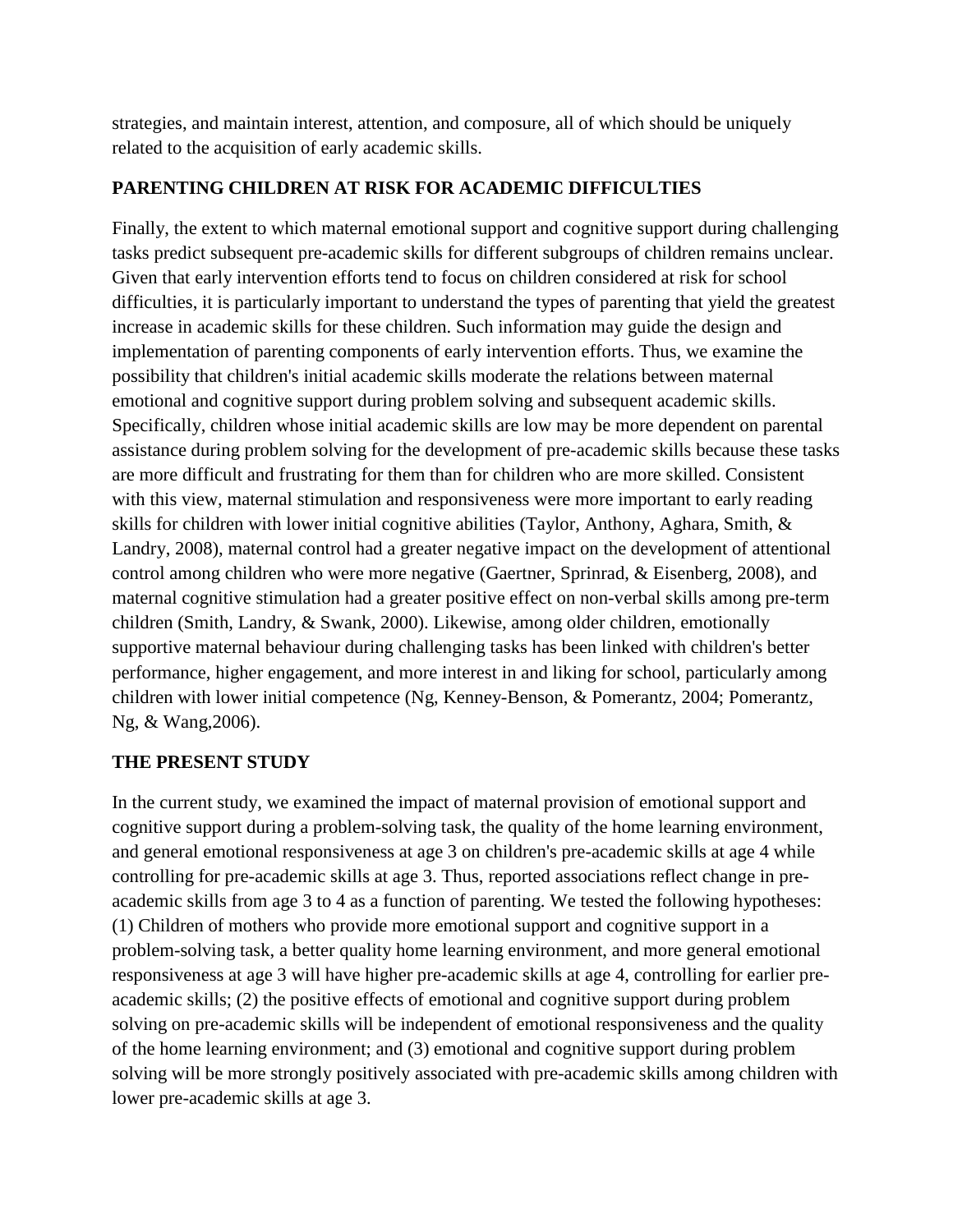### **METHODS**

### **Participants**

The sample consisted of 263 children and their mothers who participated at age 3 and 4 in a longitudinal study examining emotional and cognitive contributions to early school success. At the first wave, mothers were 33 years of age on average  $(S.D. = 5.91)$ . Approximately 51% had a 4-year college degree or higher; 74% of the respondents were married and living with their partner; and 79% were currently working outside the home. Average income-to-needs ratio, derived by dividing the total family income by the poverty threshold for that family size was 2.89 (S.D. = 1.73); approximately 37% of the sample had an income-to-needs ratio of less than 2.0, indicating low income; 53% had between 2 and 5; and 10% had greater than 5. Sixty-one percent of the mothers were European American, 31% African American, and 8% other ethnicities, including mothers of mixed ethnicity. Fifty-two percent of the children were female.

Of the 263 original participants, 244 returned for the 4-year visit, a 93% retention rate. Mothers who participated in both visits were older  $(t[261] = 2.36, p<0.05)$ , more likely to be white  $(\chi^2[1, N = 263] = 5.13, p < 0.05)$ , more well educated (*t* [261] = 2.43, *p*<0.05), and provided more emotional support to their children during the problem-solving task at 3 years (*t* [261] = 2.31,  $p<0.05$ ) than those who were lost to follow up. Finally, continuously participating children had higher Peabody Picture Vocabulary Test-III (PPVT) scores at the age of 3 years than did non-participating children ( $t$  [261] = 1.99,  $p$ <0.05). All other comparisons were non-significant.

#### **Procedures and Measures**

Participating families were recruited from preschools and childcare centres in a small Southeastern city through letters sent home with the children. Families interested in participating returned contact information to the researchers who then called the families to schedule a laboratory visit that lasted approximately 2 h. Mothers provided written consent before the start of the session. During the 3-and 4-year lab sessions, mothers completed a variety of questionnaires, mothers and children were videotaped while completing a problem-solving task, and children participated in a language assessment. Families received \$40 and \$60 for the 3-and 4-year visits respectively, and children selected a toy after each visit.

#### **Socioeconomic status**

Mothers reported their highest level of education, family income, and household composition at the 3-year laboratory visit. The income-to-needs ratio and maternal education were correlated significantly,  $r(261) = 0.53$ ,  $p<0.01$ . These variables were standardized and averaged to create a single measure in which high scores indicate higher socioeconomic status.

#### **Maternal cognitive and emotional support during a problem-solving task**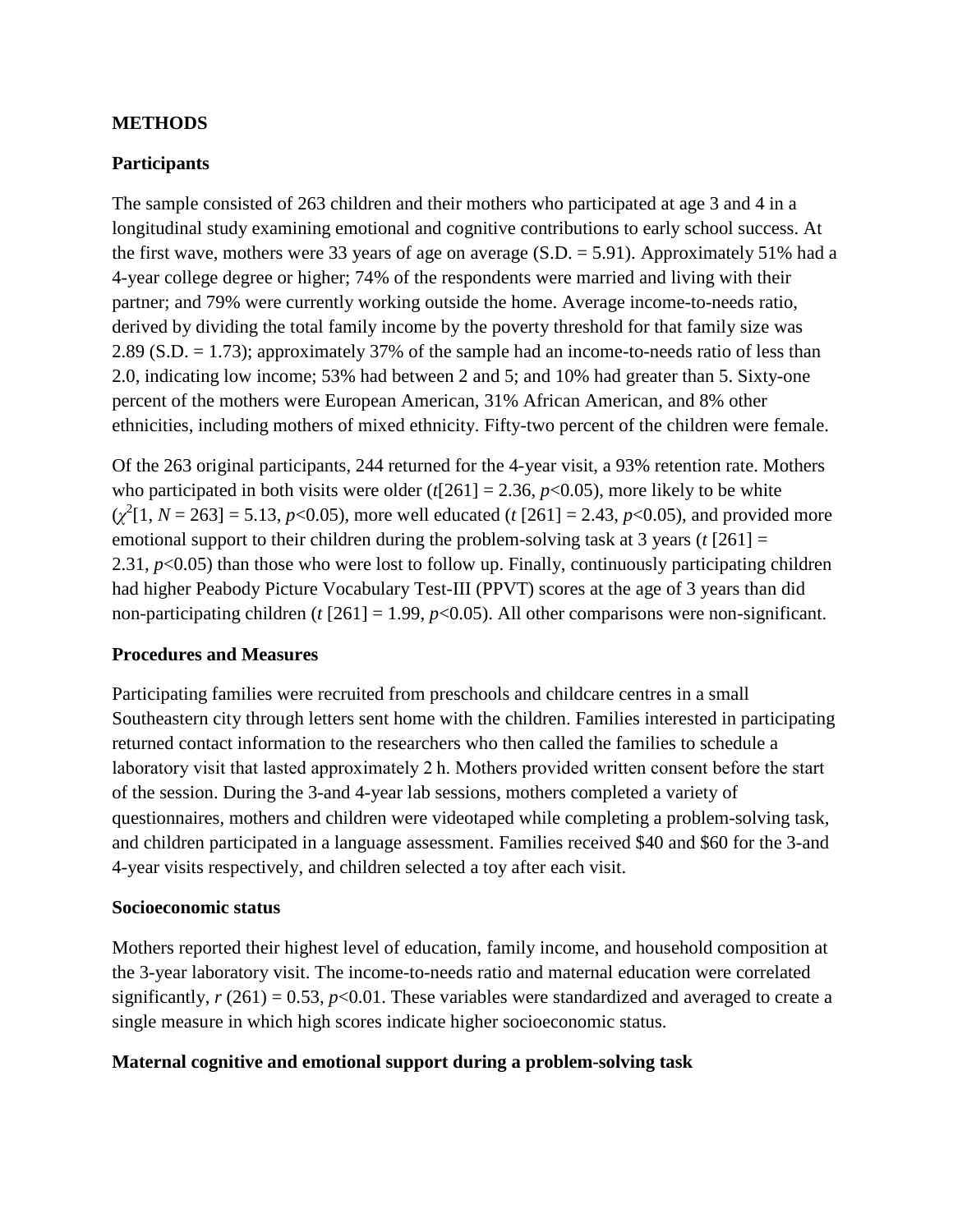Mother–child interaction was observed throughout a problem-solving task during the 3-year laboratory visit. During the *treasure game*, created for this study, the child moved a bear along a path on a game board from the start position to a treasure chest located on an island at the other end. Steps along the path were marked by colours that matched a die the child rolled to determine where to move the bear. Before getting to the treasure chest, the bear had to be moved to two other locations, in the correct order (i.e. retrieve a key to unlock the boat, take the boat across the river to the treasure). Mothers were instructed to help the child to get the treasure in the fastest way possible. The task ended when the child reached the treasure or the mother and child stopped engaging in the task. The average duration of the game was 6 min  $(S.D. = 2.12)$ . The task was videotaped and later rated by two trained coders.

The frequency and quality with which mothers engaged in cognitive and emotion-oriented scaffolding behaviours were rated using a 5-point coding system adapted from Neitzel and Stright (2003) to capture the following five dimensions: (1) *Metacognitive information* reflects the extent to which the mother provided a complete and understandable overview of the game, including explanations of how to complete the game and why those steps were needed as opposed to merely focusing on individual steps; (2) *Cognitive information* eflects the degree to which the mother provided the child with appropriate information about the task at hand, including information on how to roll the die, how to match the colour on the die to a colour on the game board, and reminders of individual steps in the task; descriptions of how components of the task are used in real life; or any other information that provided an opportunity for the child to learn something or to gain understanding about the task; (3) *Emotional responsiveness* represents the extent to which the mother was sensitive, appeared to enjoy being with the child, praised or encouraged the child, anticipated and minimized potential problems, and was flexible and creative in keeping the child focused on the task;

(4) *Intrusiveness* represents the extent to which the mother gave many directions with very little time in between for her child to make decisions or take independent action, or took over large portions of the game thereby undermining her child's autonomy; and (5) *Negativity* represents the extent to which the mother displayed negative verbal or non-verbal emotions, such as direct criticism, frowning, irritability, and impatience. Inter-rater reliability on these rating scales was calculated using intra-class correlation coefficients (ICC) (Winer, 1971) based on 25% of the interactions which were double coded. ICCs ranged from  $r = 0.79$  to 0.94, all  $p < 0.01$ . In prior work, ratings of this type predicted children's kindergarten reasoning abilities and self-regulation in the classroom (Neitzel & Stright, 2003; Stright, Herr, & Neitzel, 2009).

In addition, the frequency with which mothers used *mental state language involving cognitive terms* was coded from the problem-solving task using procedures outlined by Jenkins, Turrell, Kogushi, Lollis, and Ross (2003). Eleven cognitive state terms reflecting the mother, child, or a third party's thoughts, memories, knowledge, mental state or mental strategies were counted. Nine of these were used by Jenkins *et al.* (*think, know, believe, wonder, remember, forget, guess, pretend, understand, and expect*) and two new terms were added for this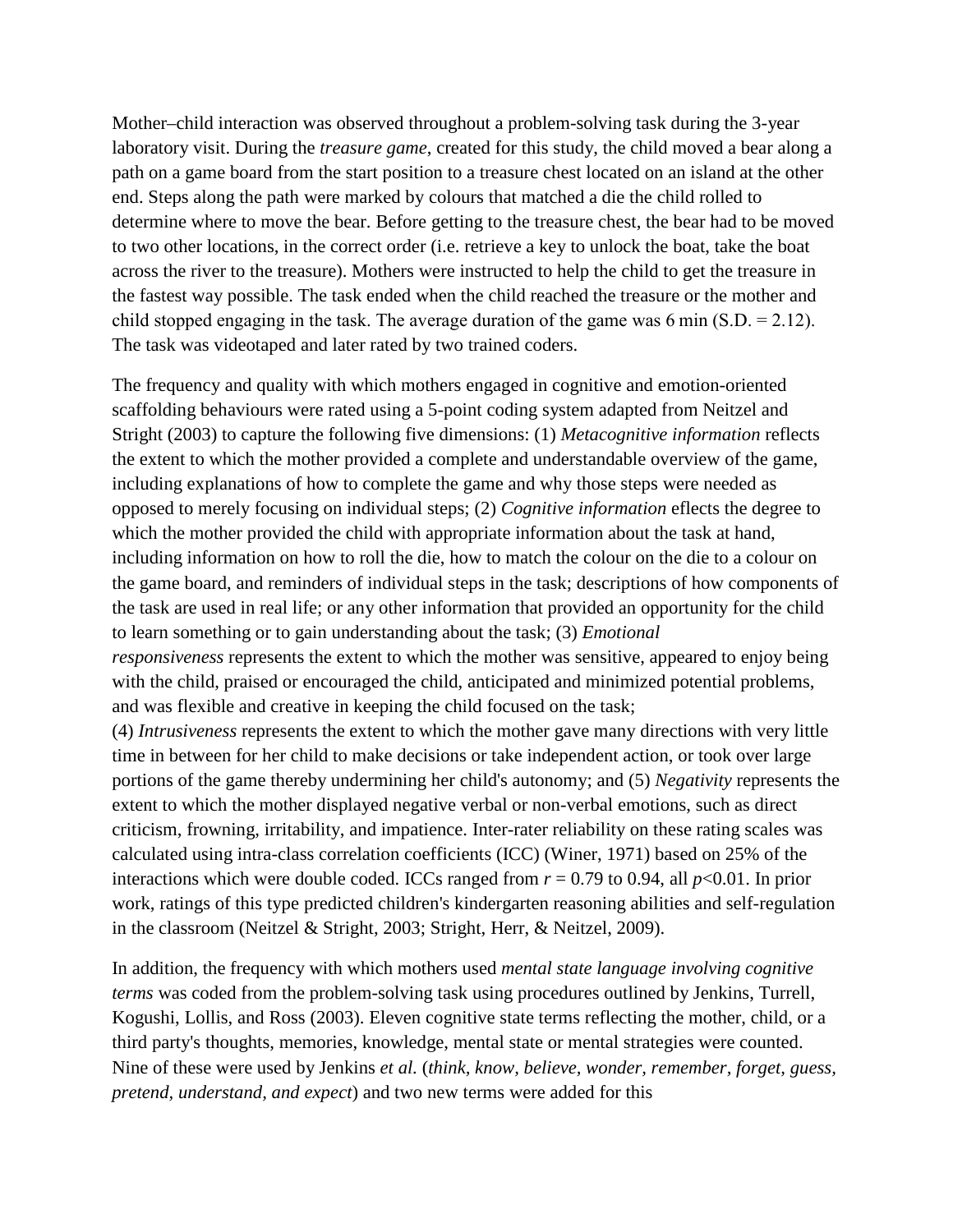study: *confused* and *figure out*. Instances in which the mother used these words repetitively in succession or simply repeated comments made by her child were not coded. Examples of the types of comments that were common include: 'What do you think we should do next?' 'Do you remember how we unlock the door at home?' 'I wonder how the bear can get across the river.' Inter-coder reliability for the frequency counts based on 25% of the videotapes was  $r = 0.92$ . Given variation in session length, the frequency score was divided by task duration such that the resulting scores reflect the rate per minute that mothers used cognitive mental state language. In prior work, the frequency of parents' use of mental state language predicted their children's subsequent mental state language use and false-belief understanding (Jenkins *et al.*2003; Ruffman, Slade, & Crowe, 2002).

# **Quality of the home learning environment**

The quality of the home learning environment was measured using two questionnaires, Watching Television, Reading, and Computers at Home (TVRC) and the Toys and Activities Questionnaire (TAQ), that were completed by mothers during the laboratory visits. The TVRC is comprised of nine items ( $\alpha$  = 0.57) and was adapted for the study from the home literacy environment items by Griffin and Morrison (1997). Example items include 'number of books owned by child' and 'someone reads to child at home'. The TAQ is comprised of 20 items ( $\alpha$  = 0.65) and was adapted for the NICHD Study of Early Child Care from the Home Observation for Measurement of the Environment (Caldwell & Bradley, 1984). Example items include 'in your home, does your child have toys that help him/her learn colours' and 'do you encourage your child to read a few words in his/her books'. As a set, the TAQ and TVRC measure the extent to which toys and learning materials are available in the home environment, the child engages with the toys and learning materials, and parents directly teach their child concepts and take their child to places and events that provide enrichment. In prior work, TVRC scores predicted kindergarteners' literacy skills (Griffin & Morrison, 1997) and the interview version of a subset of TAQ items predicted children's verbal and math skills (Bradley *et al.*, 2001).

# **General maternal emotional responsiveness**

Mothers reported on their responses to their children's negative emotions using the Coping with Children's Negative Emotions Scale (CCNES; Fabes, Eisenberg, & Bernzweig, 1990). The CCNES includes 12 common situations in which the child is distressed (e.g. *If my child loses some prized possession and reacts with tears, I would*…). Mothers are then asked to rate the likelihood that they would respond in various ways on a 7-point scale (*1 = very unlikely, 7 = very likely*). Given that our interest was in emotional responsiveness and not emotion socialization, three subscales were selected for use: expressive encouragement (e.g. *tell him/her it's OK to cry when you feel unhappy)*, minimization reactions (e.g. *tell my child that he/she is over-reacting)*, and punitive reactions (e.g. *tell him/her that's what happens when you're not careful)*. Internal reliabilities (Cronbach's *α*s) for the subscales were 0.91, 0.76, and 0.71, respectively. In prior work, emotional non-responsiveness, as indicated by these scales, was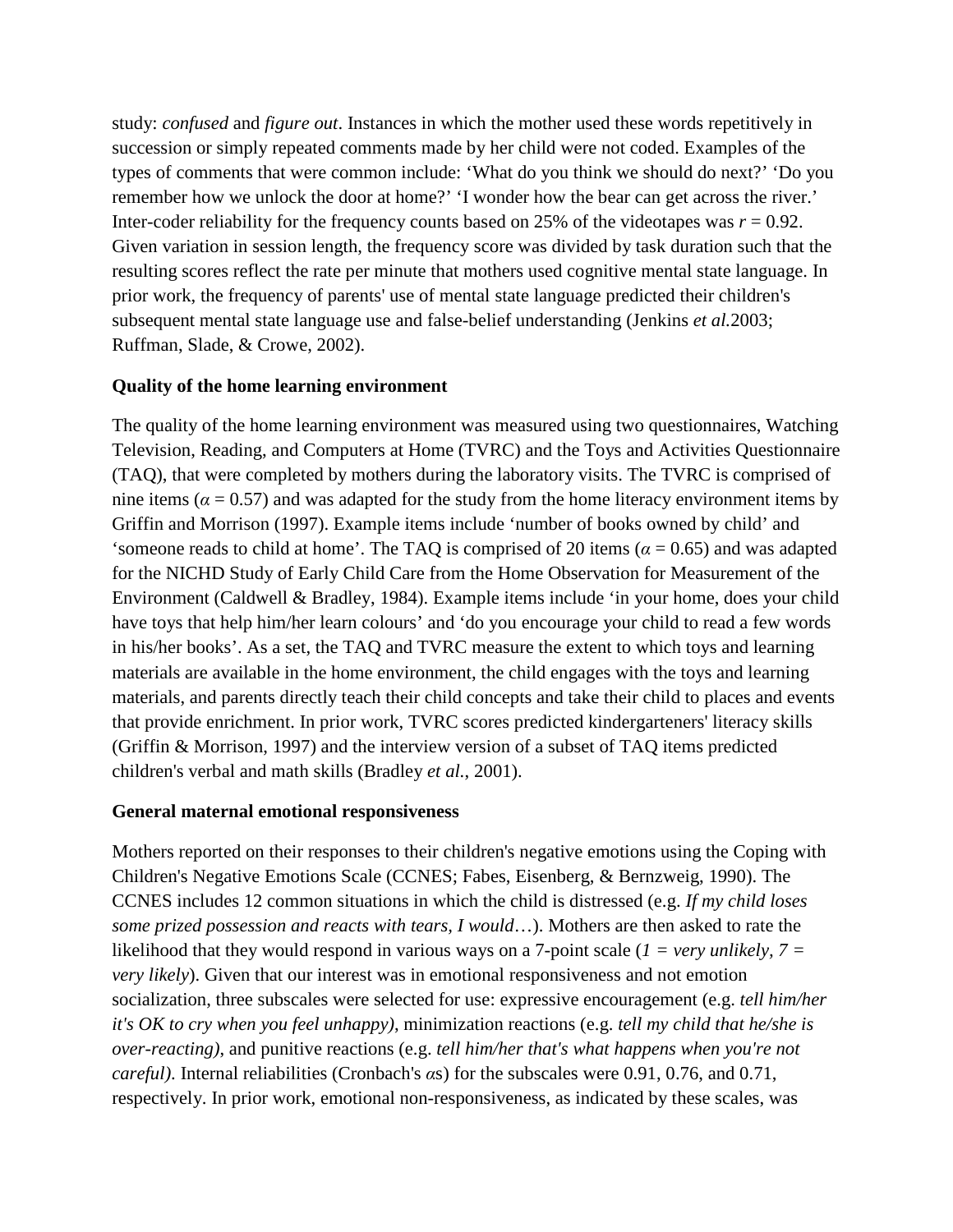linked with children's lower effortful control (Valiente, Lemery-Chalfant, & Reiser, 2007), demonstrating predictive validity of the scales. Additionally, mothers' self-reported responses to their children's negative emotions has demonstrated convergent validity with observed indices of maternal warmth and sensitivity (Leerkes, Parade, & Gudmundson, 2011; Spinrad *et al.*, 2007).

### **Child pre-academic skills**

### **Language**

The PPVT(Dunn & Dunn, 1997), a nationally standardized measure of receptive vocabulary, was administered to children at the 3-and 4-year laboratory visits. For each item, children were asked to point to one of four drawings named by the examiner. A raw score was computed as the total number correct. These scores were highly stable across the two time points,  $r(261) =$ 0.73, *p*<0.01.

# **Work habits**

The Instrumental Competence Scale: Short Form (ICS; Adler & Lange, 1997) assesses caregivers' perceptions of young children's ability to behave in an independent, self-directed, self-regulated, and motivated manner and is employed here as a measure of children's early work habits. Mothers rated how well nine items (e.g. likes to do challenging tasks; finishes tasks and activities) described their child on a 4-point scale during the 3-and 4-year laboratory visits. In prior research, maternal reports on this measure demonstrated good test–retest reliability over 6 weeks  $(r = 0.77)$ , and scores predicted children's reading and math achievement in kindergarten (Howse, Calkins, Anastopoulos, Keane, & Shelton, 2003; Lange, MacKinnon, & Nida, 1989). A total score was calculated by summing items (Cronbach's  $\alpha$  = 0.74 and 0.78 at 3 and 4 years, respectively). These scores were stable across the two time points,  $r(261) = 0.64$ ,  $p<0.01$ .

# **Numeracy and language skills**

The 54-month version of the Ages and Stages Questionnaire (ASQ, Bricker & Squires, 1999) was completed by mothers at the 4-year visit. Mothers indicated on a 3-point scale (not yet, sometimes, yes) whether their children display specific behaviours. Two six-item subscales particularly relevant to children's early school performance were used in the present study. The *communication* score reflects expressive and receptive language (e.g. follows 3 directions that are unrelated to one another; uses 4 and 5 word sentences; Cronbach's  $\alpha = 0.68$ ) and the *problem solving score* reflects early numeracy and language skills (e.g. names 5 different colours; counts up to 15; Cronbach's  $\alpha$ = 0.50). The ASQ demonstrates good test–retest reliability over 2 weeks, inter-observer agreement between parents and examiners, and concurrent validity with administered developmental assessments (Squires, Potter, & Bricker, 1999).

To reduce the number of outcome variables, we conducted exploratory factor analyses of the 4 year PPVT, ICS, ASQ communication, and ASQ problem-solving scores. Results indicated one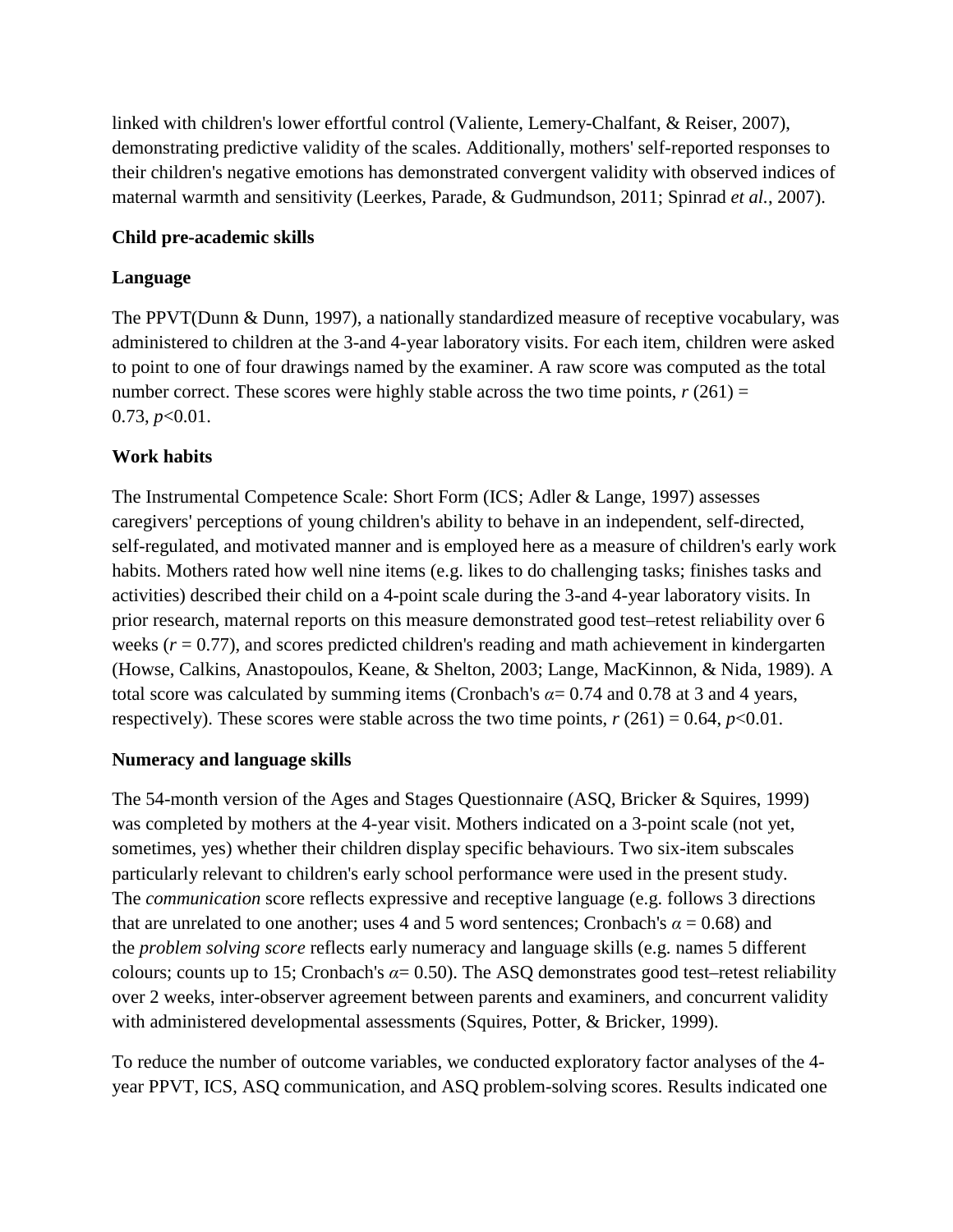factor with an eigenvalue above 1, with loadings ranging from 0.53 to 0.68 in the single factor solution. Therefore, a 4-year pre-academic skills composite was created by standardizing and averaging these scores. That this composite is multimethod, using both direct assessment and maternal reports of child skills, is a strength. Because the ASQ was not administered at the first wave, a 3-year pre-academic skills composite was formed by standardizing and averaging the PPVT and ICS scores, which correlated significantly with each other,  $r(261) = 0.28$ ,  $p < 0.01$ .

Descriptive statistics for the raw variables are presented in Table 1.

|                                           | $\boldsymbol{M}$ | S.D. | Min-Max        |
|-------------------------------------------|------------------|------|----------------|
| Maternal cognitive support-task           |                  |      |                |
| Metacognitive information                 | 3.46             | 1.31 | $1.00 - 5.00$  |
| Cognitive information                     | 3.45             | 0.65 | $1.00 - 5.00$  |
| Mental state language                     | 0.53             | 0.56 | $0.00 - 3.35$  |
| Maternal emotional support-task           |                  |      |                |
| <b>Emotional responsiveness</b>           | 3.78             | 0.95 | $1.00 - 5.00$  |
| Intrusiveness                             | 3.12             | 1.03 | $1.00 - 5.00$  |
| Negativity                                | 1.65             | 0.89 | $1.00 - 5.00$  |
| Home learning environment                 |                  |      |                |
| <b>TAQ</b>                                | 23.08            | 2.26 | 11.00-26.00    |
| <b>TVRC</b>                               | 9.49             | 3.26 | $0.00 - 16.00$ |
| Maternal emotional responsiveness-general |                  |      |                |
| <b>CCNES</b> minimization                 | 2.31             | 0.76 | $1.00 - 5.50$  |

#### **Table 1. Descriptive statistics for raw variables**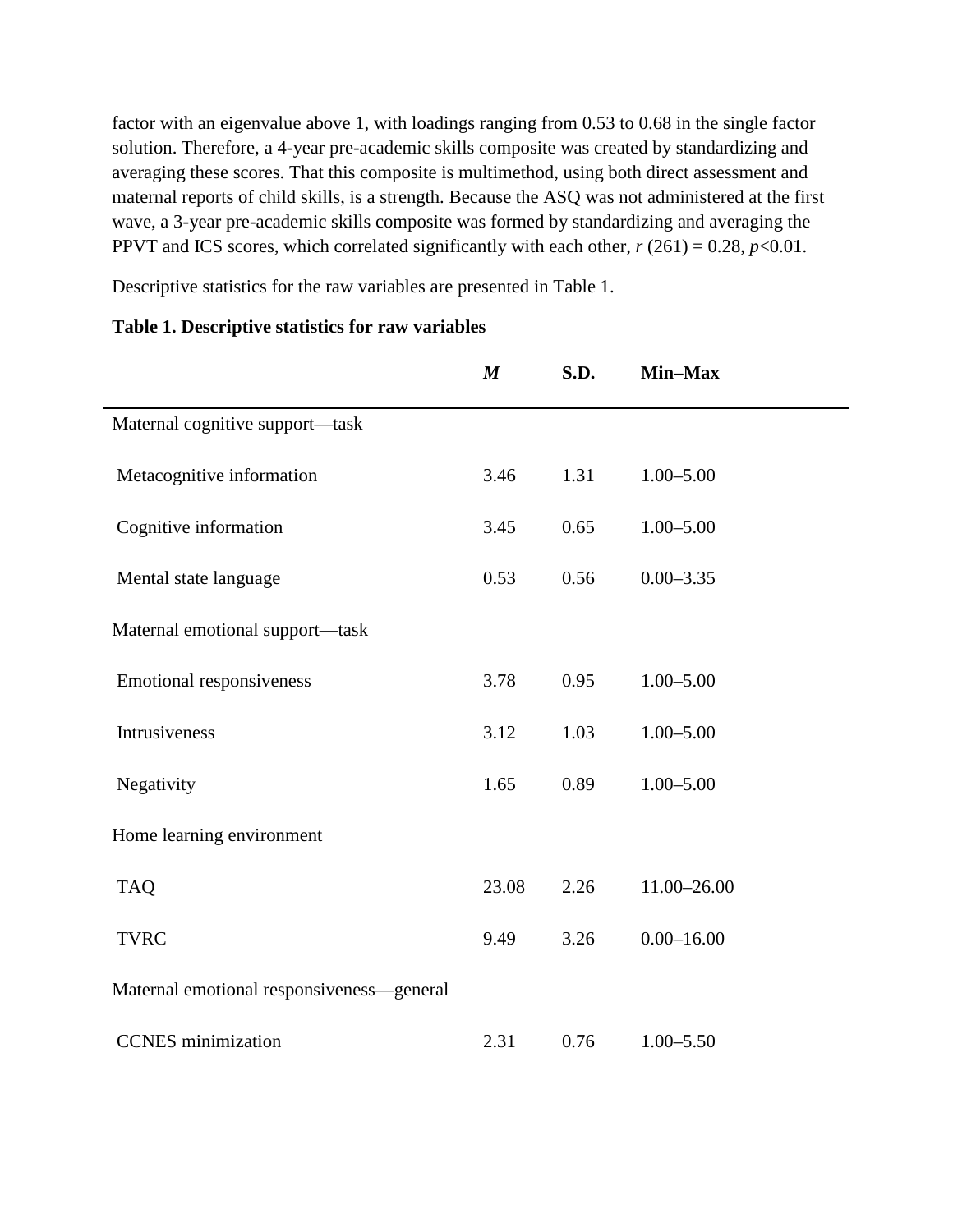|                                       | $\boldsymbol{M}$ | S.D.  | Min-Max        |
|---------------------------------------|------------------|-------|----------------|
| <b>CCNES</b> punitiveness             | 2.05             | 0.70  | 1.00-4.91      |
| <b>CCNES</b> expressive encouragement | 5.54             | 1.10  | $1.45 - 7.00$  |
| Pre-academic skills-3 years           |                  |       |                |
| <b>PPVT</b>                           | 42.13            | 16.58 | $4.00 - 83.00$ |
| Instrumental competence               | 3.02             | 0.31  | $2.28 - 3.72$  |
| Pre-academic skills-4 years           |                  |       |                |
| <b>PPVT</b>                           | 63.42            | 17.96 | 11.00-108.00   |
| Instrumental competence               | 3.13             | 0.32  | $2.33 - 3.83$  |
| ASQ—communication                     | 9.17             | 1.19  | $1.67 - 10.00$ |
| ASQ—problem solving                   | 9.09             | 1.15  | $3.33 - 10.00$ |

*Note*: TAQ, Toys and Activities Questionnaire; TVRC, Watching Television, Reading, and Computers at Home; CCNES, Coping with Children's Negative Emotions Scale; PPVT, Peabody Picture Vocabulary Test; ASQ, Ages and Stages Questionnaire. *N* = 263.

# **RESULTS**

# **Preliminary Analyses**

The proportion of missing data was small (3.6% overall); therefore, single imputation (Acock, 2005) using the NORM software (Schafer,1999), was employed. Next, we conducted a confirmatory factor analysis to ensure that maintaining four separate indicators of parenting was justified, as these types of parenting measures tend to be highly correlated. A four-factor model was fit to the data using Mplus 6.0 (Muthén & Muthén, 2006) and the Root Mean Square Error of Approximation (RMSEA; Steiger & Lind, 1980) and Comparative Fit Index (CFI; Bentler, 1990) were consulted to estimate the relative goodness of fit of the model. As a rule-ofthumb, RMSEA values smaller than 0.10 (Browne & Cudeck, 1993) and CFI values near 1.0 (Bentler, 1990) or smaller are considered favourable. The chi-square statistic was also computed. Results suggested adequate fit of the four-factor parenting model  $(\chi^2 \text{ [38]} = 50.69; \text{RMSEA} =$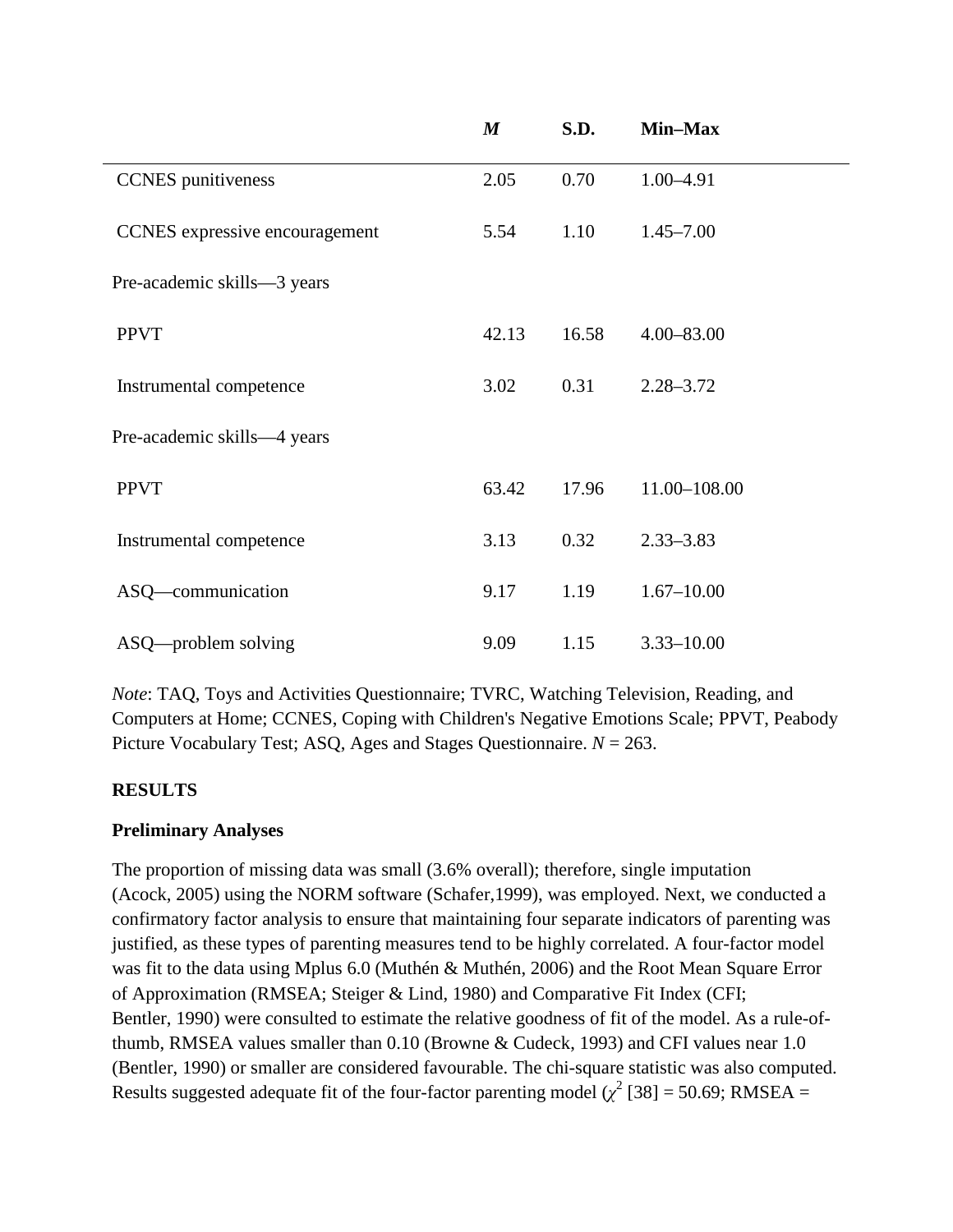$0.04$ ; CFI = 0.98). Therefore, four parenting composites were created by standardizing and averaging scores as follows (standardized factor loadings from the confirmatory factor analyses are presented in parentheses following each indicator): *emotional support during the problemsolving task* consisting of emotional responsiveness (0.77), intrusiveness (reversed, 0.70), and negativity (reversed, 0.67); *cognitive support during the problem-solving task* consisting of cognitive information (0.59), metacognitive information (0.55), and mental state language (0.46); *home learning environment* consisting of the TVRC (0.82) and TAQ (0.59); and *general emotional responsiveness* consisting of expressive encouragement (0.25), punitive responses (reversed, 0.87)) and minimizing responses (reversed, 0.75).

Next we identified covariates by examining correlations between ethnicity  $(0 = \text{white}; 1 = \text{non-}$ white), socioeconomic status, and child sex  $(0 = \text{female}; 1 = \text{male})$  and primary variables. Boys demonstrated lower academic skills than girls,  $r(261) = -0.21$ ,  $p<0.01$ . Minority and lower socioeconomic status mothers were rated as less cognitively and emotionally supportive during the problem-solving task and reported a less stimulating home environment and less emotional responsiveness than non-minority and higher socioeconomic status mothers; *r* (261) ranged from −0.14 to −0.44 and 0.22 to 0.41, respectively, all *p*<0.05. Pre-academic skills at 3 and 4 years were lower among minority and lower socioeconomic status children, *r* (261) = −0.24 and −0.19 for ethnicity and 0.36 and 0.42 for socioeconomic status, all  $p<0.01$ . Thus, ethnicity, socioeconomic status, and child gender were included as covariates in all analyses.

#### **Substantive Analyses**

The zero-order correlations between the study variables are shown in the first six rows of Table 2. Each of the four parenting measures correlated positively with children's pre-academic skills at both 3 and 4 years of age, and children's pre-academic skills were highly stable from 3 to 4 years of age. A series of partial correlations, displayed at the bottom of Table [2,](http://onlinelibrary.wiley.com/doi/10.1002/icd.728/full#icd728-tbl-0002) were calculated to examine the extent to which each parenting measure correlated with pre-academic skills at the age of 4 years independent of demographics only (gender, ethnicity, and SES), preacademic skills at age 3 only, and then both demographics and pre-academic skills at age 3. Maternal emotional support and the home learning environment remained significant correlates of pre-academic skills in every variation of partialling, lending support for the first hypothesis in that when considered in isolation of the other parenting dimensions, emotional support during the problem-solving task and the home learning environment were correlated with gains in academic achievement and this remained true even when demographics were controlled. In contrast, cognitive support during the task was no longer a significant correlate of pre-academic skills at age 4 when earlier pre-academic skills were controlled, and emotional responsiveness was no longer a significant correlate of pre-academic skills at age 4 when any of controls were entered.

#### **Table 2. Correlations among the major study variables**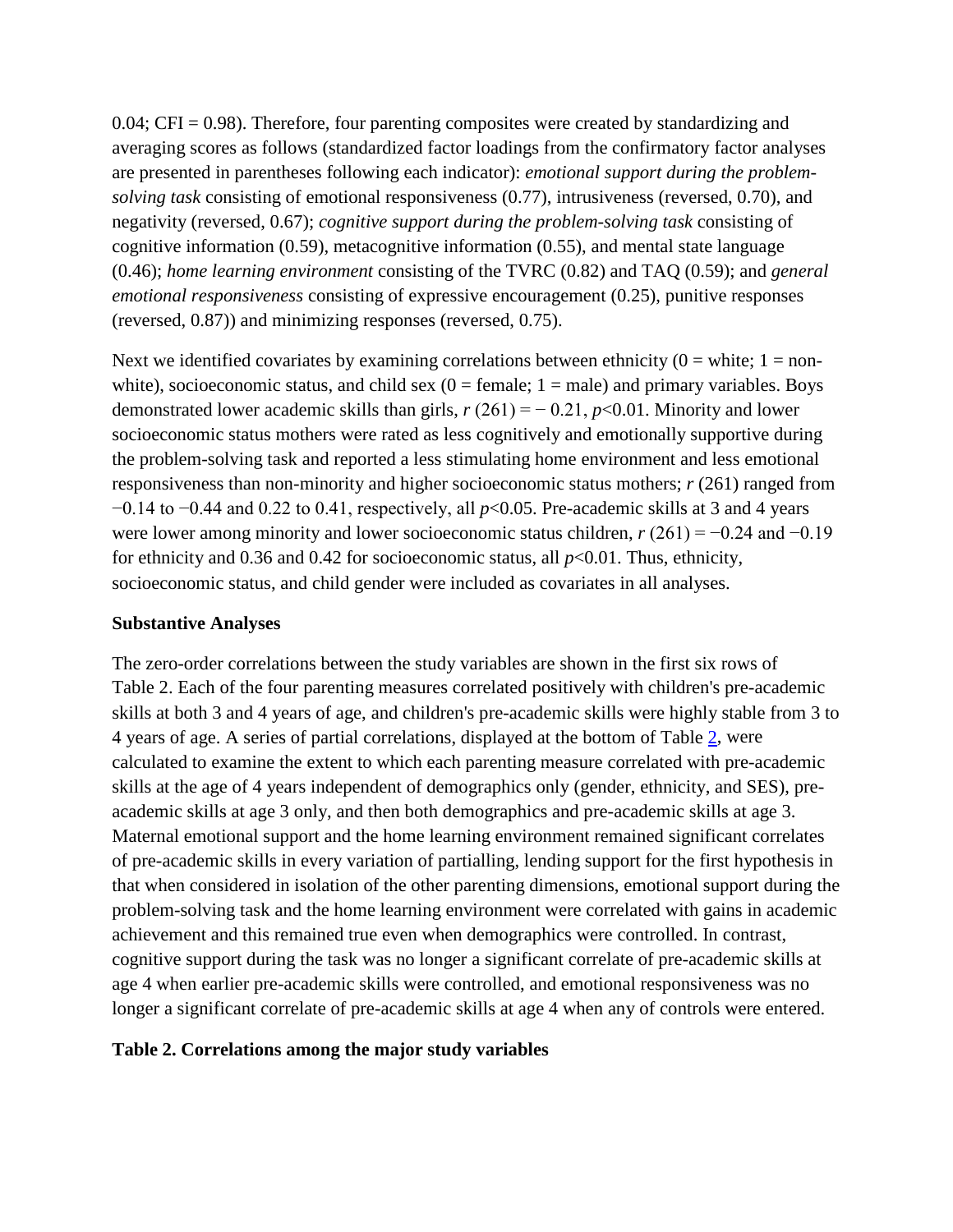|                                                                                            |           | 2                                       | 3 | 4                                                           | 5 |
|--------------------------------------------------------------------------------------------|-----------|-----------------------------------------|---|-------------------------------------------------------------|---|
| 1. Maternal Cognitive Support-Task                                                         |           |                                         |   |                                                             |   |
| 2. Maternal Emotional Support-Task                                                         | $0.53***$ |                                         |   |                                                             |   |
| 3. Home Learning Environment                                                               |           | $0.34^{**}$ $0.32^{**}$ —               |   |                                                             |   |
| 4. Maternal Emotional Responsiveness                                                       |           | $0.25^{**}$ $0.26^{**}$ $0.24^{**}$ —   |   |                                                             |   |
| 5. Pre-Academic Skills-3 years                                                             |           |                                         |   | $0.34^{**}$ $0.34^{**}$ $0.38^{**}$ $0.20^{**}$             |   |
| 6. Pre-Academic Skills-4 years                                                             |           |                                         |   | $0.31^{**}$ $0.40^{**}$ $0.43^{**}$ $0.21^{**}$ $0.74^{**}$ |   |
| Controlling for demographics                                                               |           | $0.13^*$ $0.23^{**}$ $0.29^{**}$ $0.11$ |   |                                                             |   |
| Controlling for 3Y Pre-Academic Skills                                                     |           | $0.09$ $0.23^{**}$ $0.24^{**}$ $0.09$   |   |                                                             |   |
| Controlling for demographics and 3Y Skills 0.01 0.16 <sup>**</sup> 0.17 <sup>**</sup> 0.05 |           |                                         |   |                                                             |   |

 $N = 263$ .  $*$  \* p≤0.05. \*\* \*\*p≤0.01.

A hierarchical multiple regression analysis was conducted to test the contribution of each type of parenting to pre-academic skills independent of one another and to test the hypothesis that emotional and cognitive support during the problem-solving task would be particularly strong predictors of increased pre-academic skills at 4 years among children whose initial pre-academic skills were low. As all predictor variables were composites of standardized variables, centering was not necessary prior to entering the predictors in the regressions. In the first step of the regression analysis, child gender, ethnicity, socioeconomic status, and child pre-academic skills at 3 years were entered. The second step included maternal cognitive support and emotional support during the problem-solving task, the home learning environment, and general maternal emotional responsiveness at age 3. The third step included interaction terms calculated as the product of each parenting variable and children's pre-academic skills at age 3. Interactions with the home learning environment and general emotional responsiveness were included to ensure that any interaction effect between maternal behaviour during the task and pre-academic skills at age 3 was not merely a function of the more general parenting dimensions. Significant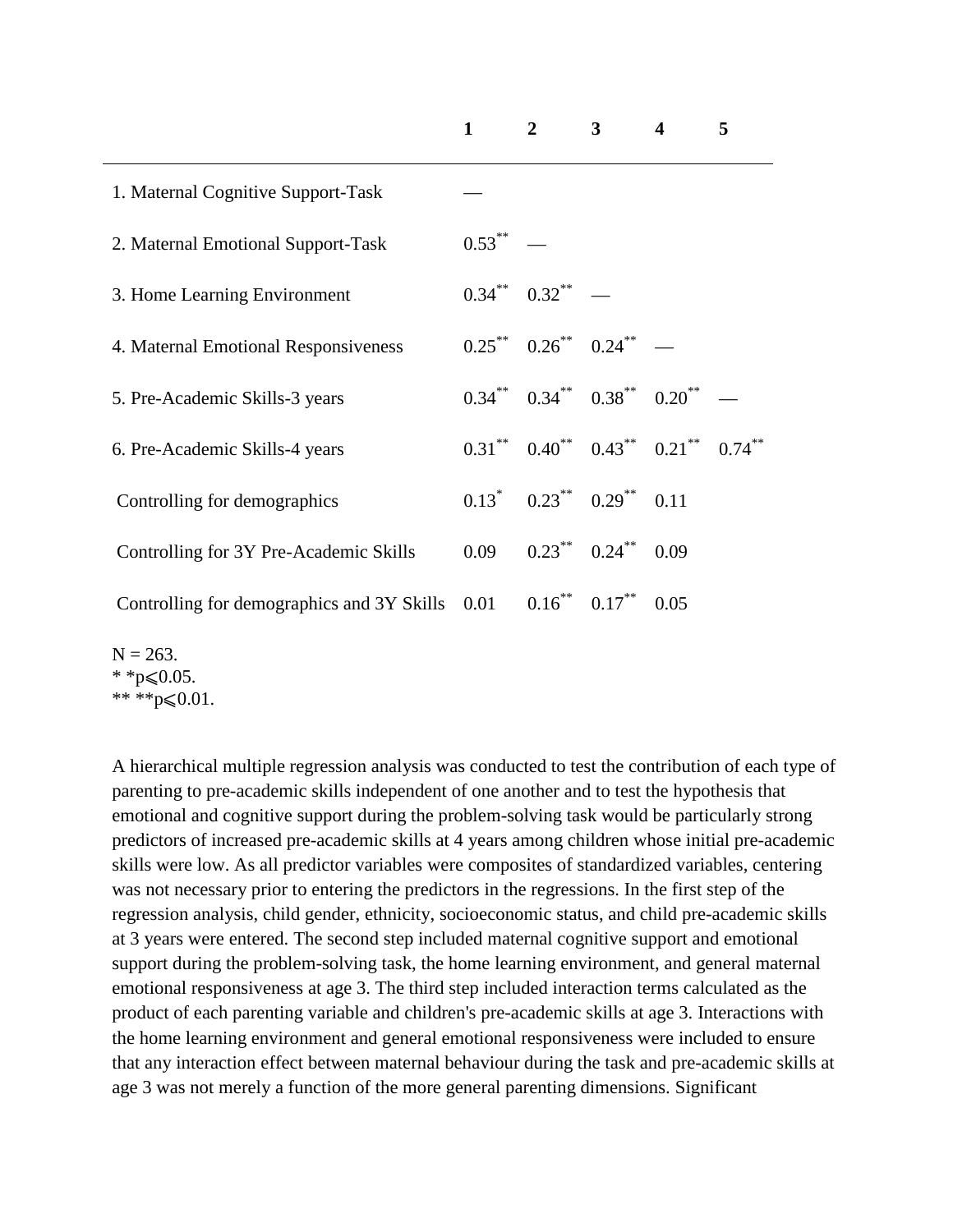interactions were probed by calculating and plotting simple slopes at 1 S.D. above and below the mean of pre-academic skills at age 3, following procedures outlined by Aiken and West (1991). Results are presented in Table 3.

|                                                       | $\boldsymbol{B}$ | S.E. | $\beta$    | $\Delta R^2$ | $F\Delta$ |
|-------------------------------------------------------|------------------|------|------------|--------------|-----------|
| Step 1: $df = 4,258$                                  |                  |      |            | 0.58         | 87.95**   |
| Child gender <sup>a</sup>                             | $-0.11$          | 0.06 | $-0.08$    |              |           |
| Mother's ethnicity <sup>a</sup>                       | 0.02             | 0.06 | $0.01\,$   |              |           |
| Socio-economic status                                 | 0.16             | 0.04 | $0.19***$  |              |           |
| 3-year pre-academic skills                            | 0.60             | 0.04 | $0.66$ **  |              |           |
| Step 2: $df = 8,254$                                  |                  |      |            | 0.02         | $3.87***$ |
| Maternal cognitive support—task                       | $-0.05$          | 0.05 | $-0.05$    |              |           |
| Maternal emotional support—task                       | 0.12             | 0.04 | $0.13***$  |              |           |
| Home learning environment                             | 0.11             | 0.04 | $0.13***$  |              |           |
| Maternal emotional responsiveness                     | 0.01             | 0.04 | 0.01       |              |           |
| Step 3: $df = 12,250$                                 |                  |      |            | 0.02         | $2.90^*$  |
| Cognitive support $\times$ 3-year pre-academic skills | 0.05             | 0.06 | 0.04       |              |           |
| Emotional support $\times$ 3-year pre-academic skills | $-0.15$          | 0.05 | $-0.15$ ** |              |           |
| Home Learn $Env \times 3$ -year pre-academic skills   | $-0.03$          | 0.05 | $-0.02$    |              |           |
| Emotional Respon $\times$ 3-year pre-academic skills  | $-0.03$          | 0.05 | $-0.03$    |              |           |

# **Table 3. Hierarchical regression analyses predicting pre-academic skills at age 4**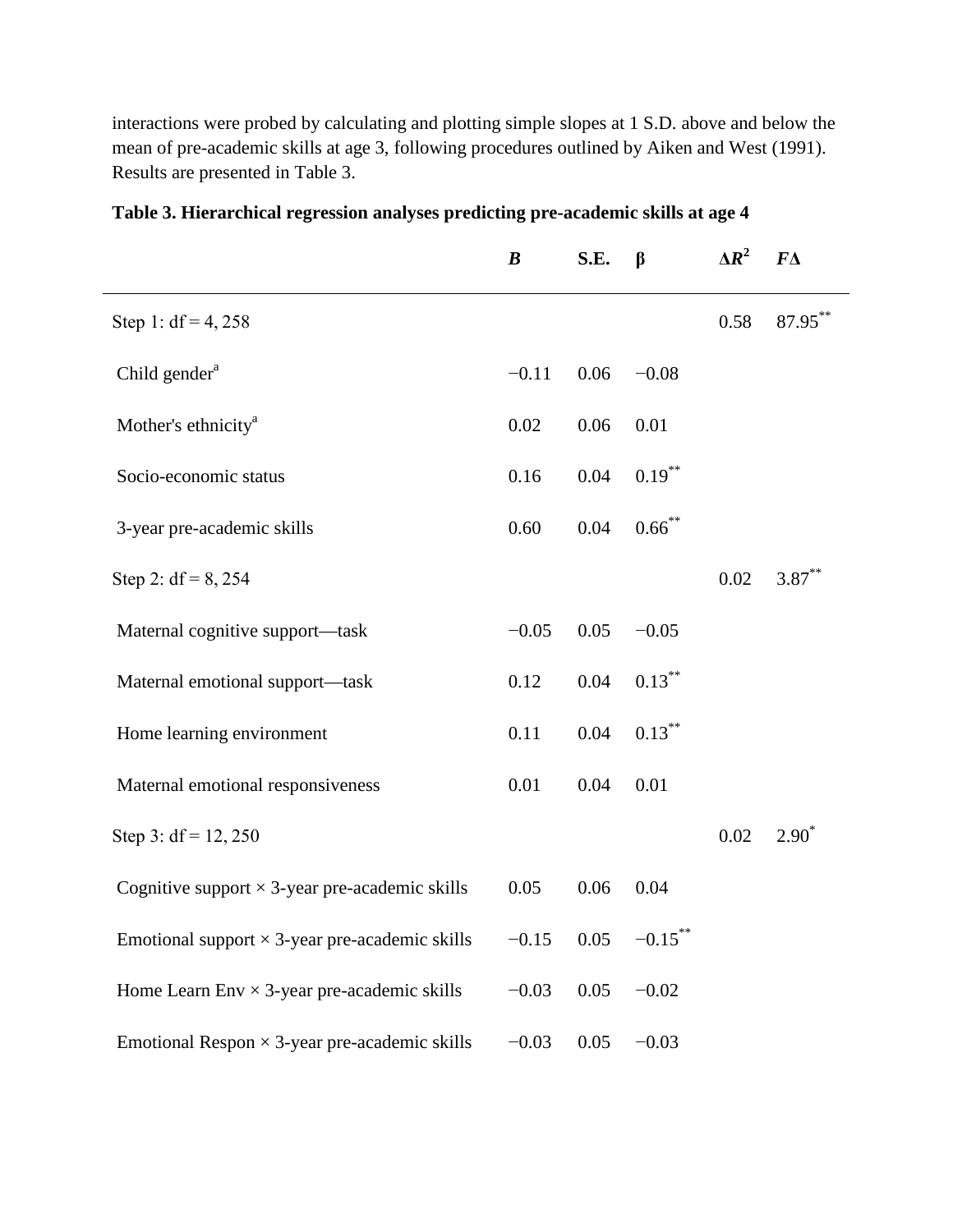$*$  \*  $p$ ≤0.05.

\*\* \*\*p $\leq 0.01$ .

a <sup>a</sup>Child gender and mother's ethnicity dummy coded:  $0 =$  female,  $1 =$  male;  $0 =$  White,  $1 =$  non-White.

The first step of the regression indicates that children's academic skills were highly stable from age 3 to age 4 even when covariates were considered. In the second step of the regression, after controlling for demographics and pre-academic skills at age 3, maternal emotional support during the problem-solving task and the home learning environment were significant independent predictors, whereas cognitive support during the task and general emotional responsiveness were not. Thus, consistent with prediction, mothers who provided more emotional support to their children during a problem-solving task at 3 years had children with greater gains in pre-academic skills at 4 years, and this effect was independent of the significant positive effect of a stimulating home environment. As demonstrated in step 3, only the interaction effect between emotional support in the problem-solving task and pre-academic skills at age 3 was significant. Consistent with prediction, and as illustrated in Figure [1,](http://onlinelibrary.wiley.com/doi/10.1002/icd.728/full#icd728-fig-0001) maternal emotional support during the task was positively associated with 4-year pre-academic skills among children who had lower pre-academic skills at 3 years ( $b = 0.22$ ,  $p < 0.01$ ), but not among children with higher pre-academic skills at 3 years  $(b = -0.02, \text{ns})$ . The parental support main effects and interactions accounted for an additional 4% of the variability in children's preacademic skills after accounting for stability over time and demographic characteristics.



**Figure 1.** Moderating effect of pre-academic skills at age 3 on the association between maternal emotional support at age 3 and pre-academic skills at age 4.

In *post hoc* analyses, we examined the extent to which the pattern of results for the total preacademic skills composite was replicated when each index of pre-academic skills was examined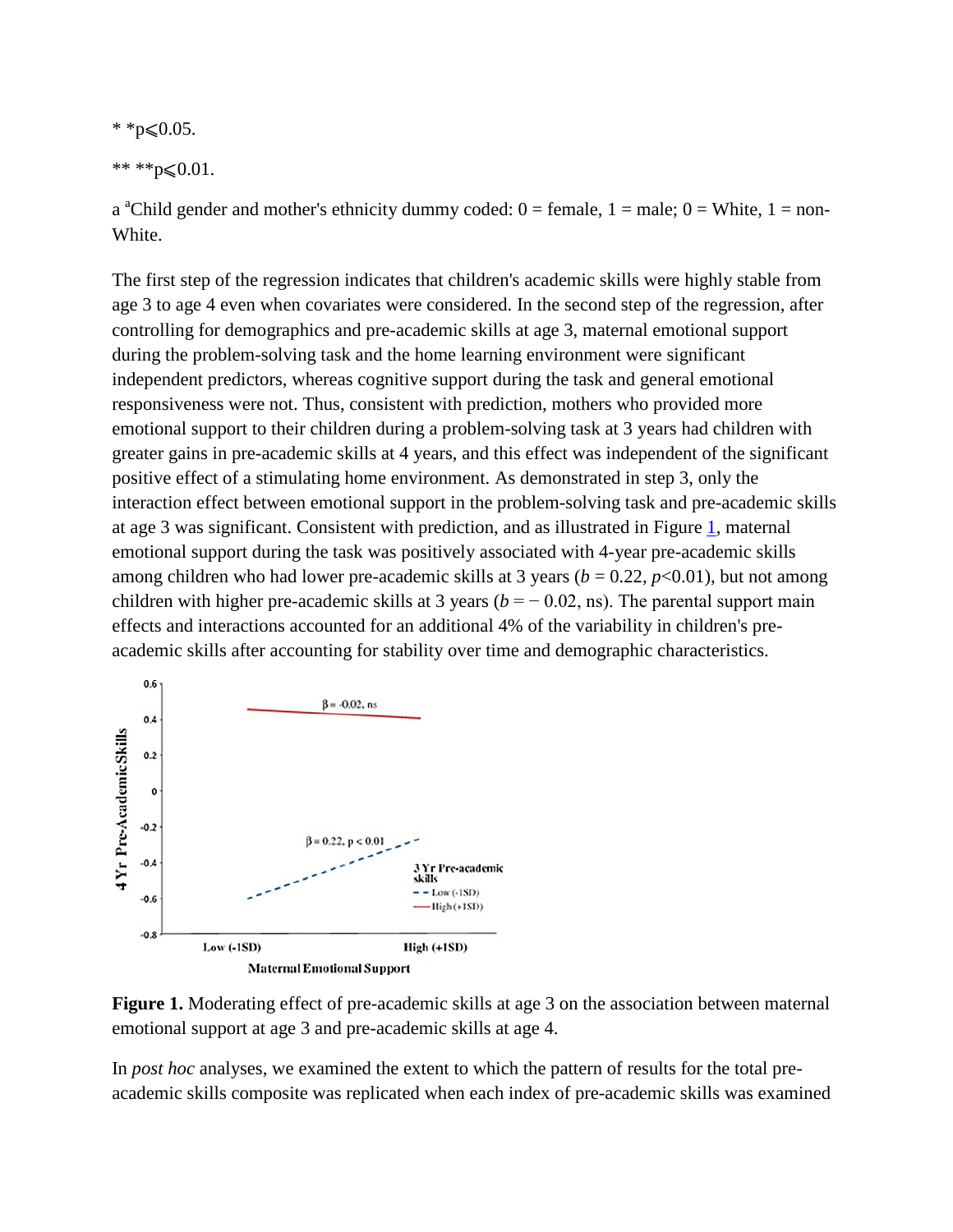separately. Consistent with the results reported in Table 3, cognitive support during the problem solving task and general emotional responsiveness were unrelated to each index of pre-academic skills independent of controls and the other parenting behaviours. The effects of emotional support during the problem-solving task and the home learning environment were consistent in valence, but varied in magnitude across the various indices of pre-academic skills. The positive main effect of emotional support during the problem-solving task was strongest in relation to the PPVT ( $\beta$  = 0.15), the positive effect of the home learning environment was strongest in relation to mothers' reports of communication ( $\beta$  = 0.14) and problem solving ( $\beta$  = 0.15) on the ASQ, and the interaction between pre-academic skills at age 3 and emotional support was strongest in relation to mothers' reports of problem solving (reflecting letter and numeracy skills) on the ASQ  $(\beta = -0.25)$ .

#### **DISCUSSION**

Maternal emotional support and cognitive support during a joint problem-solving task, the quality of the home learning environment, and mothers' general emotional responsiveness when children were 3 years old were positively correlated with children's pre-academic skills 1 year later. However, when examined simultaneously and controlling for children's prior pre-academic skills and demographics, only maternal emotional support during the problem-solving task and the quality of the home learning environment were associated with gains in pre-academic skills at age 4. Importantly, the effect of maternal emotional support during a problem-solving task on children's subsequent skills was qualified by an interaction with children's earlier pre-academic skills such that children who were at greater academic risk at age 3 benefitted more from maternal emotional support than other children. The effect size for the links between supportive parenting at age 3 and pre-academic skills at age 4 was small. However, that these effects were significant given the conservative approach of controlling for prior pre-academic skills is notable. Moreover, given that academic skills are highly stable over time in this and other samples (e.g. Hubbs-Tait *et al.*, 2002; NICHD Early Child Care Research Network, 2008), identifying factors that contribute to even a small positive change in such skills is of practical importance because early academic skills are linked to subsequent school adjustment—both academically and socially—which has implications for children's long-term adjustment.

The positive effect of maternal emotional support during problem solving on gains in children's early pre-academic skills independent of other parenting dimensions is consistent with prior research. For example, emotional support (i.e. positive feedback) during problem solving was linked with higher perceptual skills in kindergarten independent of cognitive support and general emotional support (Hubbs-Tait *et al.*, 2002) and the affective quality of maternal behaviour during book reading was more predictive of children's emergent reading than was the quality of mothers' direct reading instruction (Bingham, 2007). Moreover, ours is the second study to demonstrate that the positive effect of maternal emotional support during a problem-solving task on children's pre-academic skills is not just a function of the general emotional quality of the mother–child relationship, as the effect was independent of a more global measure of emotional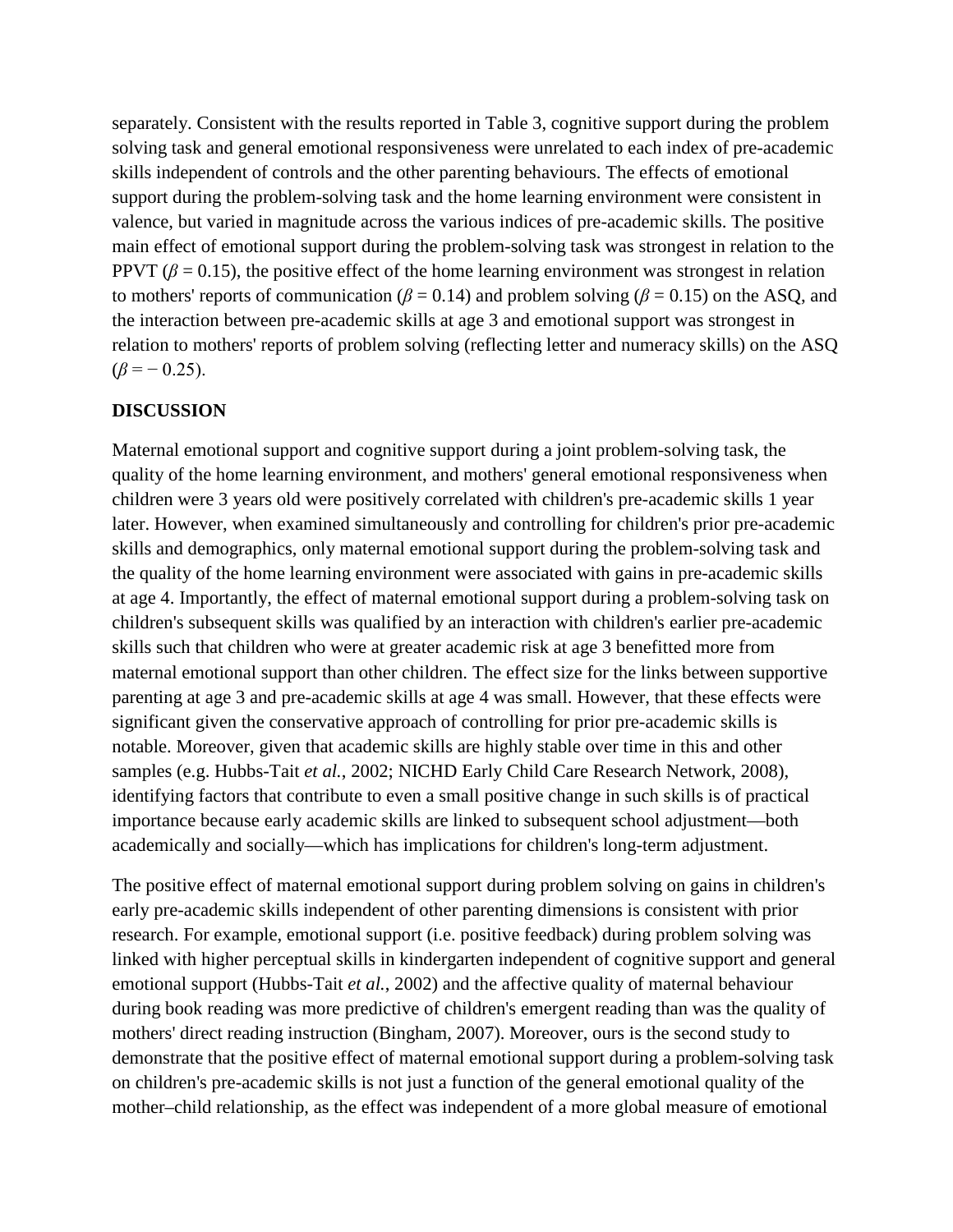responsiveness. Rather, attending to young children's emotional needs during problem solving is uniquely and critically important to their early academic skill development, consistent with a Vygotskian perspective (Barocas *et al.*, 1991). Based on prior research, we suspect that the positive link between emotional support during problem solving and children's subsequent academic skills is mediated by children's enhanced attentional, emotional, and behavioural control and motivation (NICHD Early Child Care Research Network, 2003,2008). That is, mothers' interest, encouragement, and praise during challenging problem-solving tasks likely helps young children to remain focused and calm in the moment, thereby enhancing learning and performance. Further, mothers' emotional support during difficult tasks teaches children control strategies that they can apply independently in future settings, instills confidence in their own abilities, and conveys that learning is important and valued, all of which promote the acquisition of pre-academic skills.

Our interpretation of the interactive effect between maternal emotional support and children's prior pre-academic skills is consistent with this view. That is, children with lower initial levels of pre-academic skills may be more easily frustrated by the demands of cognitively oriented tasks, more prone to giving up easily, or less able to focus attention on a difficult task, thereby making them particularly likely to benefit from maternal emotional support as described above. This moderating effect and similar findings in other studies of young children (Gaertner *et al.*, 2008; Smith *et al.*, 2000) suggest that children who are at greatest early academic risk benefit most from emotionally supportive parenting during challenging tasks.

In contrast, a high-quality home learning environment characterized by the presence of books, stimulating materials, and efforts to engage the child in enriching activities was linked with gains in pre-academic skills for children independent of the other parenting dimensions regardless of children's prior skills. This finding is consistent with a host of prior evidence linking the quality of the home learning and literacy environment to children's early academic competence (Bradley, 2002). That this effect was independent of all of the other parenting dimensions underscores the salience of a high-quality home environment for early academic readiness.

That maternal cognitive support during problem solving was not independently related to gains in children's pre-academic skills in this sample does not dismiss its importance. First, maternal emotional support and cognitive support during the game were both positively correlated with pre-academic skills at the age of 3 and 4 years, and the coefficients were of comparable magnitude at age 3. Additionally, prior research that has utilized parenting composites suggests that cognitive support is part of a constellation of parenting behaviours that is likely necessary to promote optimal child performance in school (NICHD Early Child Care Research Network, 2003, 2008). Moreover, measures of cognitive support based on finer coding of the complexity of maternal statements and questions during problem solving have predicted subsequent academic skills of a perceptual nature albeit not of a verbal nature (Hubbs-Tait *et al.*, 2002). Thus, the independent links between maternal cognitive support and early academic skills may vary depending on the type of academic skill under consideration. Examining the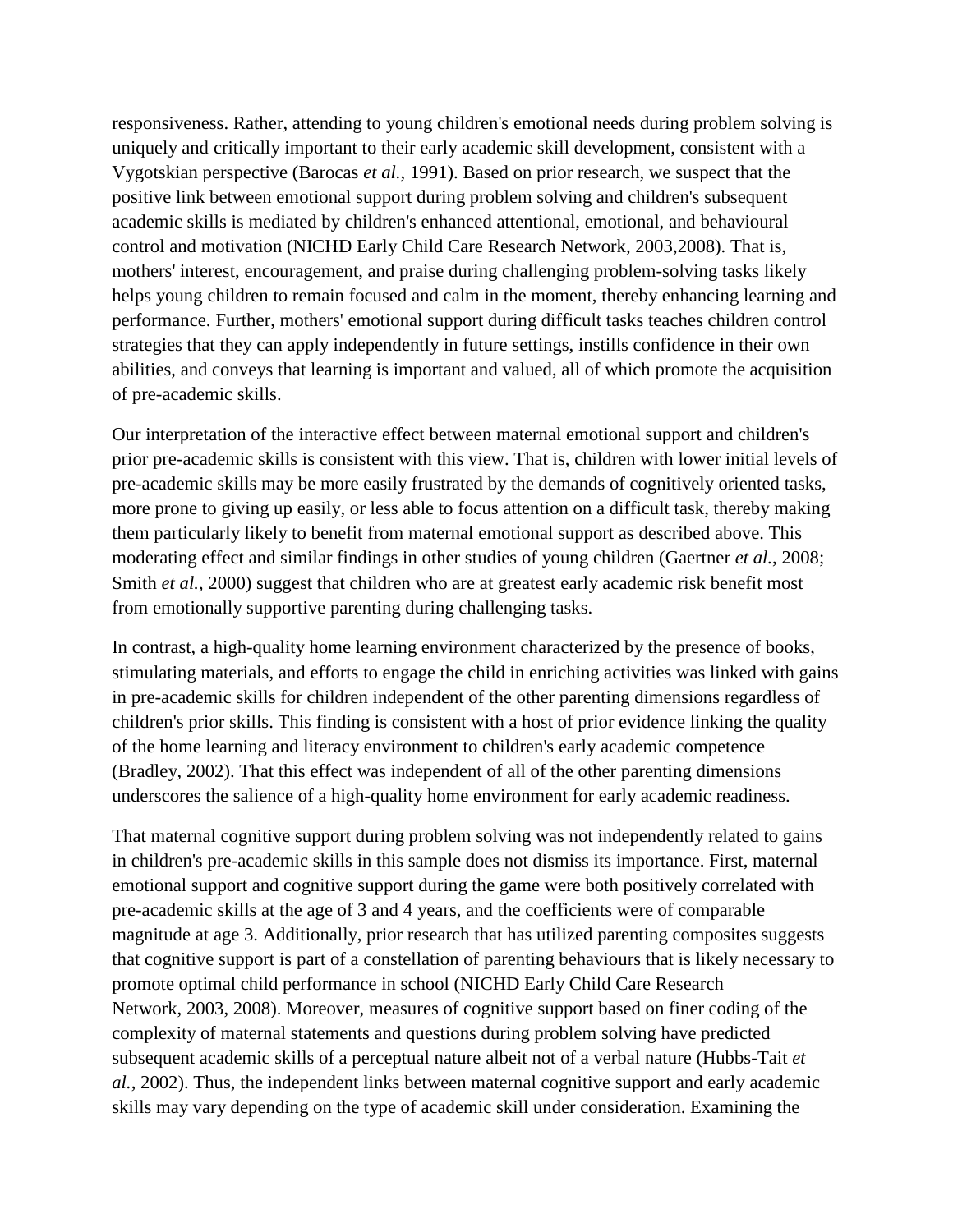links between parenting dimensions and verbal versus non-verbal academic skills was not a viable option in this study, as all non-verbal skill measures at age 4 were based solely on maternal report.

The results of the current study may have implications for individuals working with children at risk for early academic problems. If parents and others are concerned about a child's academic readiness, they may focus their primary efforts on creating learning tasks for the child. When coupled with the pressures of standards and accountability, there may be a tendency to inadvertently de-emphasize children's emotional needs in these contexts. Moreover, such tasks may be particularly challenging for children who do not readily acquire pre-academic skills. Our results indicate that parents should be encouraged to make learning and problem-solving tasks pleasant, to praise their children for their efforts and accomplishments, and to avoid becoming frustrated with and critical of their young children during such interactions.

There are four notable limitations of the current study. First, the absence of father data is a limitation because fathers' cognitive and emotional support may demonstrate a different pattern of association with young children's academic readiness than mothers' (NICHD Early Child Care Research Network, 2003, 2008). Second, although our measure of cognitive support during the task incorporated mothers' use of mental state language, we did not code the extent to which mothers used statements that were likely to push their child's understanding to a higher level (Hubbs-Tait *et al.*, 2002). In contrast, our observational measure of emotional support during the task was more comprehensive than that used in other studies in that we focused on a number of elements including praise, positive ways of maintaining the child's interest and enthusiasm for the task, and the absence of intrusiveness and negativity. This may account for the stronger and independent role of emotional support relative to cognitive support in relation to pre-academic skills. Third, the measures of the home learning environment and emotional responsiveness were based solely on maternal reports. To best determine if emotional and cognitive support during problem-solving tasks are more predictive of early academic skills than more general measures of emotional responsiveness and cognitive stimulation, greater care must be taken to ensure that measures of each parenting construct are equally strong; a multimethod approach incorporating behavioural observation and parent-reported indicators of each would be ideal. Finally, and most importantly, the current pre-academic skills composite, with the exception of vocabulary, was based on maternal reports, and the measures were not identical across time as the ASQ was administered at age 4 but not at age 3. The use of additional objective assessments or multiple informants that are comparable over time is needed in future research as is greater attention to specific dimensions of academic readiness (i.e. verbal versus non-verbal; Hubbs-Tait *et al.*, 2002). For these reasons, replication and extension is needed in other samples.

Despite these limitations, the results of this study demonstrate the importance of considering various dimensions of parenting separately, rather than collapsing them, a point recently made by other parenting researchers (e.g. Bradley, 2002; Grusec & Davidov, 2010; Leerkes, Blankson, & O'Brien, 2009). Such an approach has the potential to generate findings that can be more readily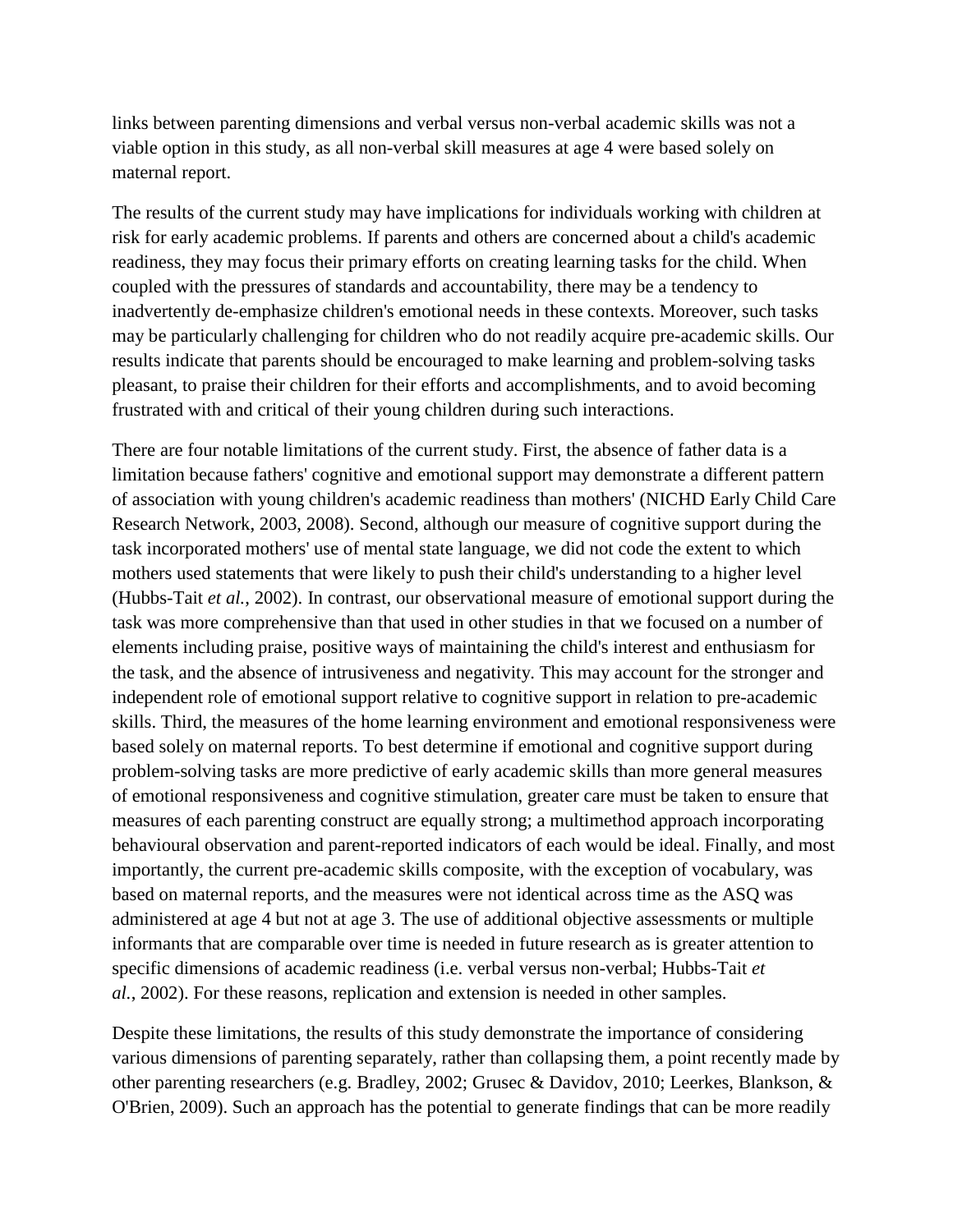translated into approaches to intervention and recommendations to parents. By identifying the parenting dimensions that are most predictive of pre-academic skills for different kinds of children, parents and teachers could be given information that would allow them to provide the kinds of support that are most effective for particular children and families. Such efforts are particularly warranted given the pressures that young children, their parents, and educators face in relation to preparing for entry into formal schooling.

# **Acknowledgements**

This research was supported by grant 5R01HD050806 from the Eunice Kennedy Shriver National Institute of Child Health and Human Development. The content is solely the responsibility of the authors and does not necessarily represent the official views of the Eunice Kennedy Shriver National Institute of Child Health and Human Development or the National Institutes of Health. The authors wish to express their thanks to Lauren Keel Shinn, Korinne Chiu, Pamela D. Baldwin, the students and staff who assisted with data collection, and the families who participated in the study.

# **REFERENCES**

Acock, A. C. (2005). Working with missing values. *Journal of Marriage and the Family*, **67**, 1012–1028.

Adler, F., & Lange, G. (1997). Children's mastery orientations and school achievement in the elementary grades. Poster Presented at the Biennial Meetings of the Society for Research in Child Development, Washington, DC.

Aiken, L. S., & West, S. G. (1991). *Multiple regression: Testing and interpreting interactions*. Thousand Oaks, CA: Sage.

Barocas, R., Seifer, R., Sameroff, A. J., Andrews, T. A., Croft, R. T., & Ostrow, E. (1991). Social and interpersonal determinants of developmental risk. *Developmental Psychology*, **27**, 479–488.

Bentler, P. M. (1990). Comparative fit indices in structural equation models. *Psychological Bulletin*, **107**, 238–246.

Bingham, G. E. (2007). Maternal literacy beliefs and the quality of mother-child book-reading interactions: Associations with children's early literacy development. *Early Education and Development*, **18**, 23–49.

Bowlby, J. (1973).*Attachment and loss: Vol. 2. Separation, anxiety and anger*. New York: Basic Books.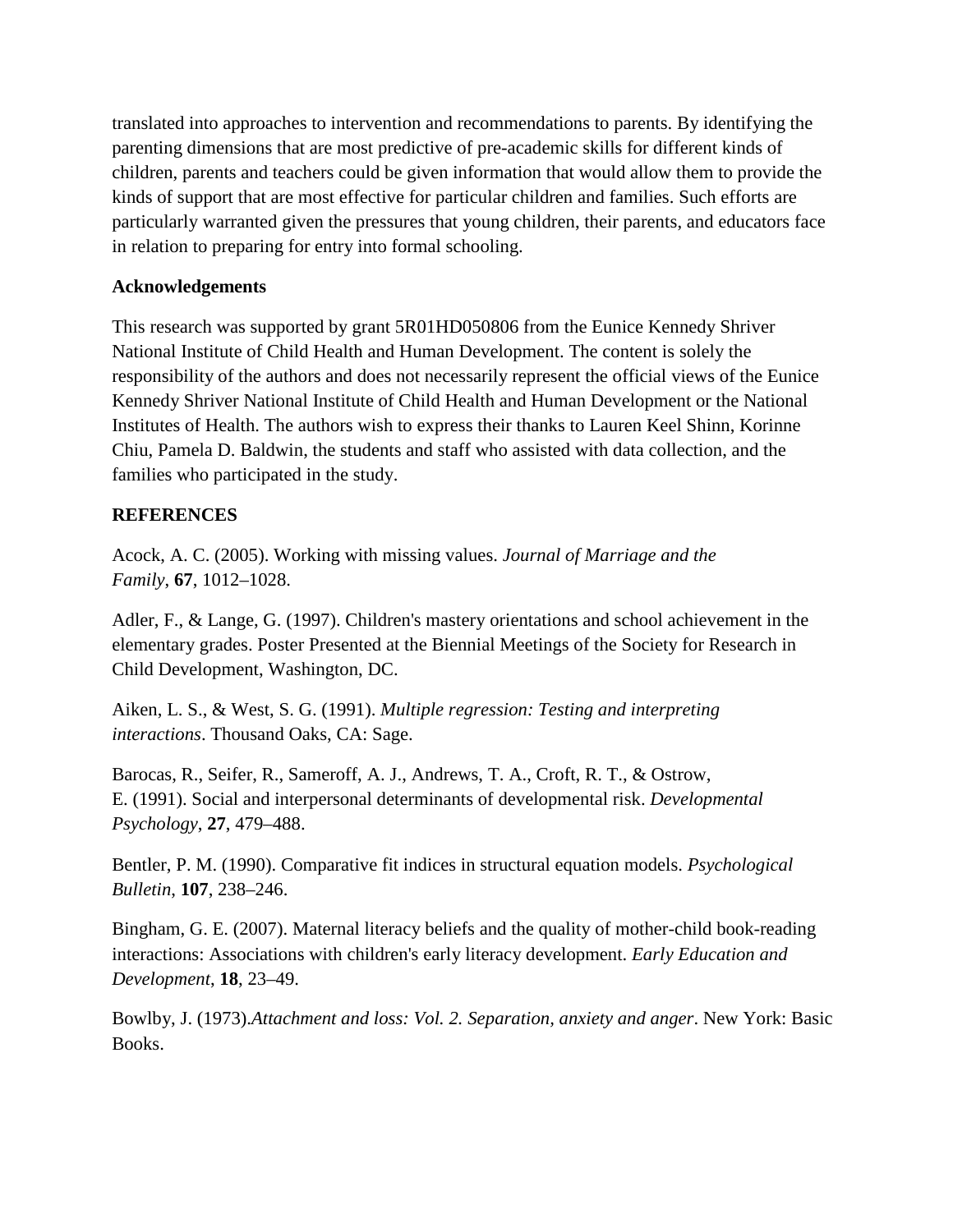Bradley, R. H. (2002). Environment and parenting. In M. H. Bornstein (Ed.), *Handbook of parenting: Vol. 2: Biology and ecology of parenting* (Chapter 10, pp. 281–314). Mahwah, NJ: Lawrence Erlbaum Associates.

Bradley, R. H., Corwyn, R. F., Burchinal, M., McAdoo, H. P., & García Coll, C. (2001). The home environments of children in the United States. Part II: Relations with behavioral development through age thirteen. *Child Development*, **72**, 1868–1886.

Bricker, D. D., & Squires, J. (1999). *Ages and stages questionnaires: a parent-completed, childmonitoring system* (2nd ed.).Baltimore: Paul H. Brookes Publishing.

Browne, M. A., & Cudeck, R. (1993). Alternative ways of assessing model fit. In K. A. Bollen, & J. S. Long (Eds.), *Testing structural equation models* (Chapter 6, pp. 136–162). Newbury Park, CA: Sage Publications.

Bush, G. W. (2002). President and Mrs. Bush promote early childhood education initiative. Speech posted by the Office of the Press Secretary. Retrieved April 21, 2009 from http://georgewbush-whitehouse.archives.gov/news/releases/2002/04/20020403-6.html.

Caldwell, B. M., & Bradley, R. H. (1984). *Home observation for measurement of the environment*. Little Rock, AR: Center for Child Development & Education.

Duncan, G. J., Dowsett, C. J., Claessens, A., Magnuson, K., Huston, A. C., Klebanov, P., *et al*. (2007). School readiness and later achievement. *Developmental Psychology*, **43**, 1428–1446.

Dunn, L. M., & Dunn, L. (1997). *Peabody picture vocabulary test* (3rd ed.). [Test Materials]. Circle Pines, MN: American Guidance Service.

Fabes, R. A., Eisenberg, N., & Bernzweig, J. (1990). *The coping with children's negative emotions scale: procedures and scoring*.Tempe, AZ: Arizona State University. Available from authors.

Fisher, K. R., Hirsh-Pasek, K., Golinkoff, R. M., & Gryfe, S. G. (2008). Conceptual split? Parents' and experts' perceptions of play in the 21st century. *Journal of Applied Developmental Psychology*, **29**, 305–316.

Forget-Dubois, N., Dionne, G., Lemelin, J.-P., Pérusse, D., Tremblay, R. E., & Boivin, M. (2009). Early child language mediates the relation between home environment and school readiness. *Child Development*, **80**, 736–749.

Gaertner, B. M., Spinrad, T. L., & Eisenberg, N. (2008). Focused attention in toddlers: Measurement, stability, and relations to negative emotion and parenting. *Infant and Child Development*, **17**, 339–363.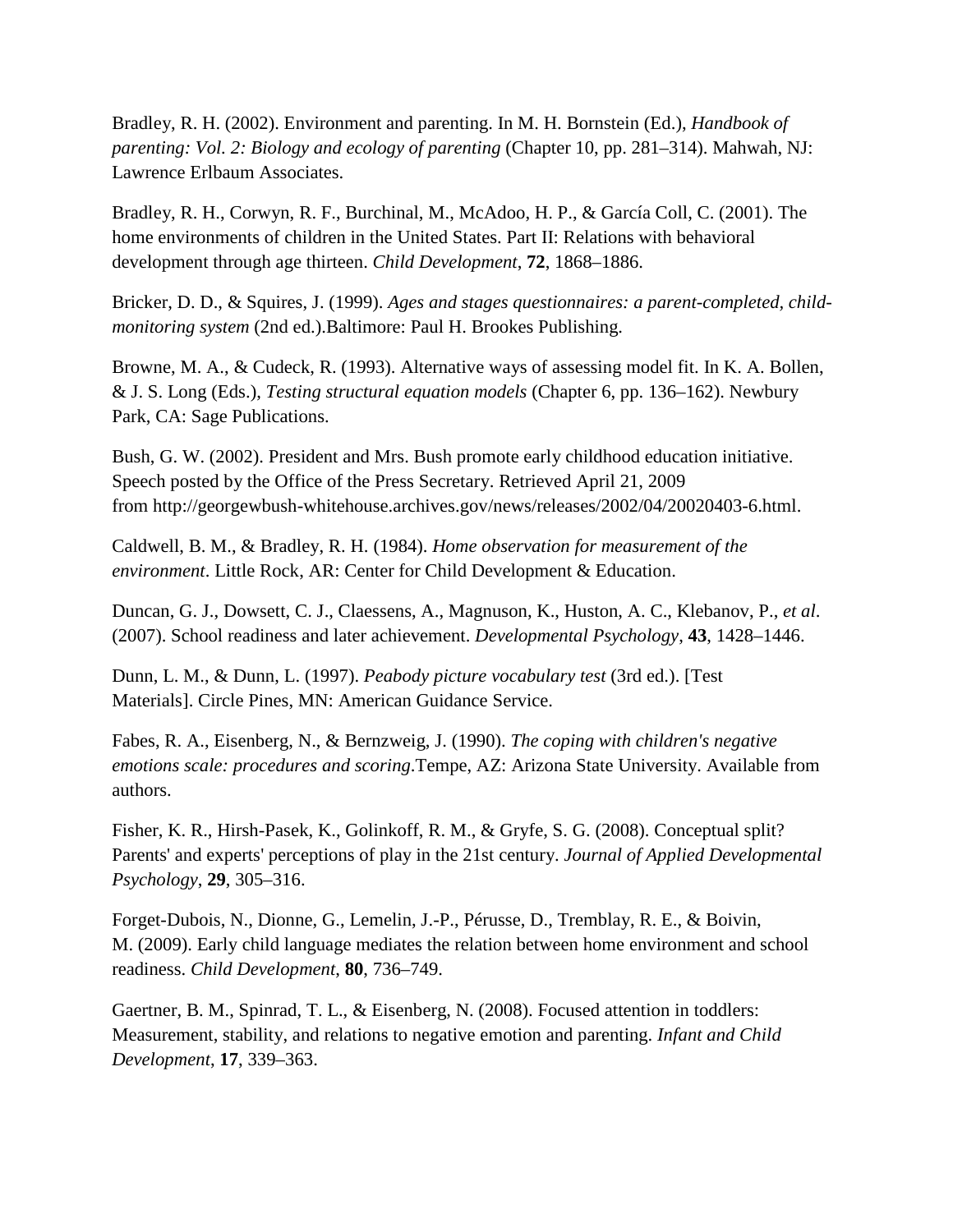Griffin, E. A., & Morrison, F. J. (1997). The unique contribution of home literacy environment to differences in early literacy skills. *Early Child Development and Care*, **127–128**, 233–243.

Grusec, J. E., & Davidov, M. (2010). Integrating different perspectives on socialization theory and research: A domain-specific approach. *Child Development*, **81**(3), 687–709.

Hatch, J. A. (2002). Accountability shovedown: Resisting the standards movement in early childhood education. *Phi Delta Kappan*,**83**, 457–463.

Hess, R. D., Holloway, S. D., Dickson, W. P., & Price, G. G. (1984). Maternal variables as predictors of children's school readiness and later achievement in vocabulary and mathematics in sixth grade. *Child Development*, **55**, 1902–1912.

Howse, R. B., Calkins, S. D., Anastopoulos, A. D., Keane, S. P., & Shelton, T. L. (2003). Regulatory contributions to children's kindergarten achievement. *Early Education and Development*, **14**, 101–119.

Hubbs-Tait, L., Culp, A. M., Culp, R. E., & Miller, C. E. (2002). Relation of maternal cognitive stimulation, emotional support, and intrusive behavior during Head Start to children's kindergarten cognitive abilities. *Child Development*, **73**, 110–131.

Jenkins, J. M., Turrell, S. L., Kogushi, Y., Lollis, S., & Ross, H. S. (2003). A longitudinal investigation of the dynamics of mental state talk in families. *Child Development*, **74**, 905–920.

La Paro, K. M., & Pianta, R. C. (2000). Predicting children's competence in the early school years: A meta-analytic review. *Review of Educational Research*, **70**, 443–484.

Lange, G., MacKinnon, C. E., & Nida, R. E. (1989). Knowledge, strategy, and motivational contributions to preschool children's object recall. *Developmental Psychology*, **25**, 772–779.

Leerkes, E. M., Blankson, A. N., & O'Brien, M. (2009). Differential effects of maternal sensitivity to infant distress and non-distress on social-emotional functioning. *Child Development*, **80**, 762–775.

Leerkes, E. M., Parade, S. H., & Gudmundson, J. A. (2011). Mothers' negative emotional reactions to crying pose risk for attachment insecurity. *Journal of Family Psychology.*

Lunkenheimer, E. S., Dishion, T. J., Shaw, D. S., Connell, A. M., Gardner, F., Wilson, M. N., *et al*. (2008). Collateral benefits of the family check-up on early childhood school readiness: Indirect effects of parents' positive behavior support. *Developmental Psychology*, **44**, 1737– 1752.

Meisels, S. J. (1999). Assessing readiness. In R. C. Pianta, & M. Cox (Eds.), *The transition to kindergarten: Research, policy, training, and practice* (pp. 39–66). Baltimore, MD: Paul Brooks Publishers.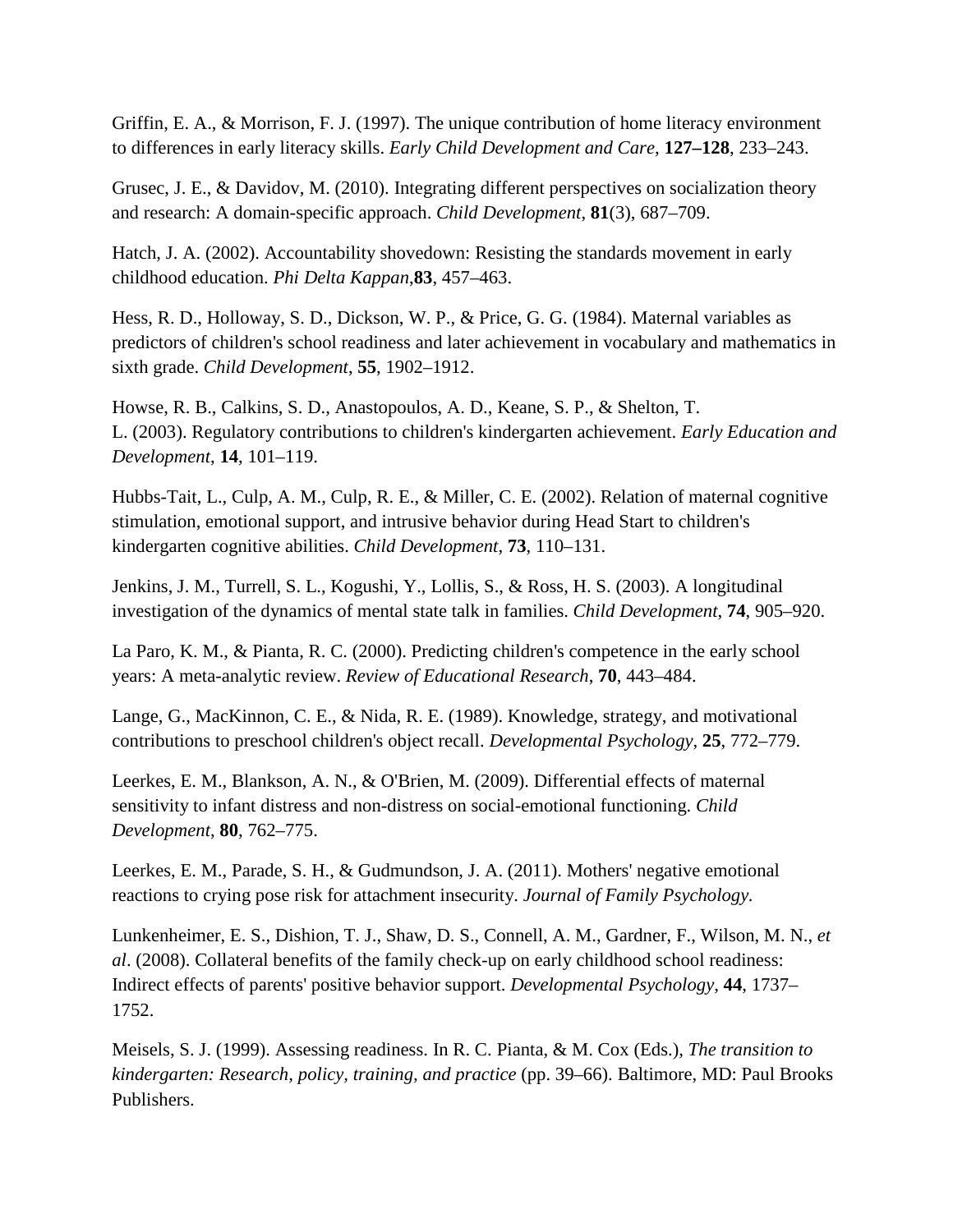Merlo, L. J., Bowman, M. & Barnett, D. (2007). Parental nurturance promotes reading achievement in low SES children. *Early Education and Development*, **18**, 51–69.

Mulvaney, M. K., McCartney, K., Bub, K. L., & Marshall, N. L. (2006). Determinants of dyadic scaffolding and cognitive outcomes in first graders. *Parenting: Science and Practice*, **6**, 297– 320.

Muthén, L. K., & Muthén, B. O. (2006). *Mplus user's guide* (5th ed.). Los Angeles, CA: Muthén & Muthén.

Neitzel, C., & Stright, A. D. (2003). Relations between mothers' scaffolding and children's academic self-regulation: Establishing a foundation of self-regulatory competence. *Journal of Family Psychology*, **17**, 147–159.

Ng, F. F., Kenney-Benson, G., & Pomerantz, E. M. (2004). Children's achievement moderates effects of mothers' use of control and autonomy support. *Child Development*, **75**, 764–780.

NICHD Early Child Care Research Network. (2003). Do children's attention processes mediate the link between family predictors and school readiness? *Developmental Psychology*,**39**, 581– 593.

NICHD Early Child Care Research Network. (2008). Mothers' and fathers' support for child autonomy and early school achievement.*Developmental Psychology*, **44**, 895–907.

Pianta, R. C., & Harbers, K. (1996). Observing mother and child behavior in a problem solving situation at school entry: Relations with academic achievement. *Journal of School Psychology*, **34**, 307–322.

Pianta, R. C., Smith, N., & Reeve, R. E. (1991). Observing mother and child behavior in a problem-solving situation at school entry: Relations with classroom adjustment. *School Psychology Quarterly*, **6**, 1–15.

Pomerantz, E. M., Ng, F. F., & Wang, Q. (2006). Mothers' mastery-oriented involvement in children's homework: Implications for the well-being of children with negative perceptions of competence. *Journal of Educational Psychology*, **98**, 99–111.

Rimm-Kaufman, S. E., Pianta, R. C., & Cox, M. J. (2000). Teacher's judgments of problems in the transition to kindergarten. *Early Childhood Research Quarterly*, **15**, 147–166.

Rimm-Kaufman, S. E., Pianta, R. C., Cox, M. J., & Bradley, R. H. (2003). Teacher-rated family involvement and children's social and academic outcomes in kindergarten. *Early Education and Development*, **14**, 179–198.

Rogoff, B. (1990). *Apprenticeship in thinking: Cognitive development in social context*. New York, NY: Oxford University Press.